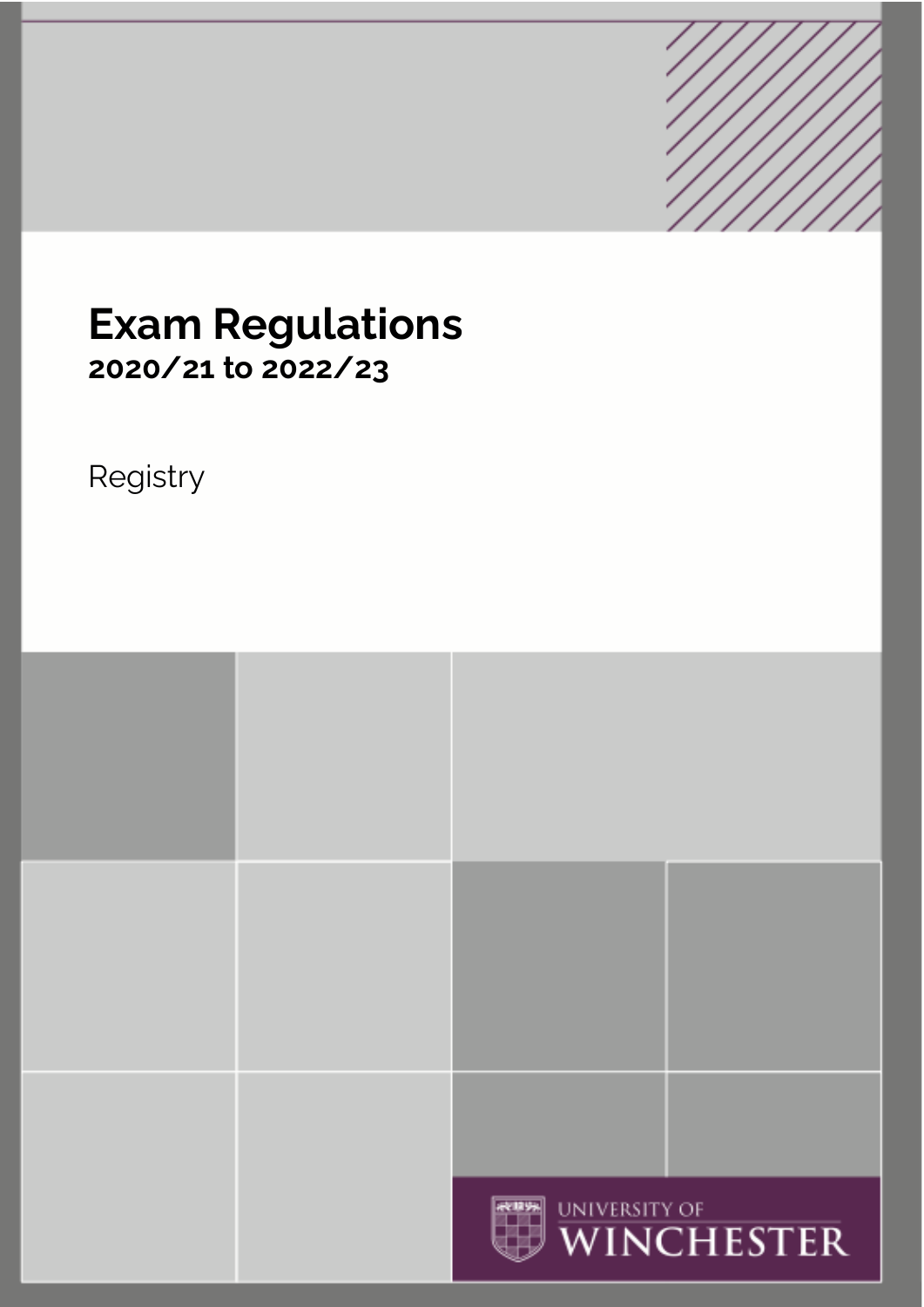| <b>Document Title:</b>                                                                                                                                                                              | <b>Exam Regulations</b>                                                                   |  |
|-----------------------------------------------------------------------------------------------------------------------------------------------------------------------------------------------------|-------------------------------------------------------------------------------------------|--|
| <b>Document Author:</b>                                                                                                                                                                             | <b>Quality Officer (Regulations &amp; Policies)</b><br>Academic Quality & Development     |  |
| Responsible<br>Person<br>and<br><b>Department:</b>                                                                                                                                                  | Assistant Academic Registrar (Student Records and<br>Administration)                      |  |
| <b>Approving Body:</b>                                                                                                                                                                              | Senate                                                                                    |  |
| Date of Approval:                                                                                                                                                                                   | TBC                                                                                       |  |
| <b>Date Effective From:</b>                                                                                                                                                                         | <b>TBC</b>                                                                                |  |
| <b>Review Date:</b>                                                                                                                                                                                 | May 2023 (triennially)                                                                    |  |
| Indicate whether the document is<br>for public access or internal<br>access only<br>Indicate whether the document<br>applies to collaborative<br>provision?<br>(Strikethrough text, as appropriate) | <b>Public Access</b><br><b>Internal Access Only</b><br>Applies to Collaborative Provision |  |
| Summary/Description:                                                                                                                                                                                |                                                                                           |  |
| This document defines the regulations and procedures for formal exams held at the University of<br>Winchester and Collaborative Partners.                                                           |                                                                                           |  |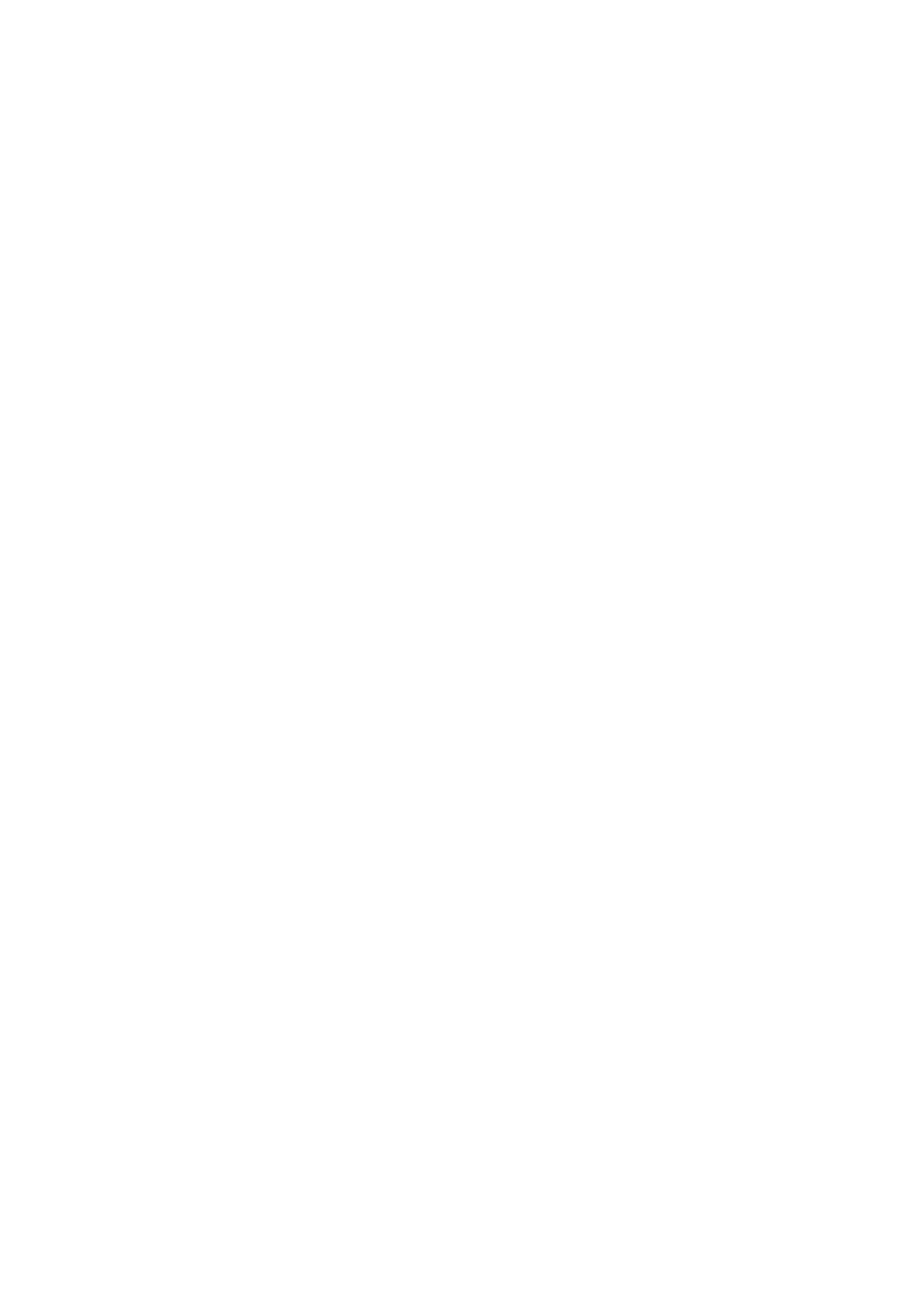# **SUMMARY OF CHANGES**

This list summarises the changes since 2016/17. The date confirms when the changes were implemented.

| Implementation<br>date | <b>Changes Approved by Senate</b>                                                                                                                                                                                                                                                                                                                                                                                                                                                              |
|------------------------|------------------------------------------------------------------------------------------------------------------------------------------------------------------------------------------------------------------------------------------------------------------------------------------------------------------------------------------------------------------------------------------------------------------------------------------------------------------------------------------------|
| to be updated          | Anonymous marking (section 2.3)<br>$\mathbf{1}$<br>Update to assessment periods following change in 2021/22<br>2.<br>academic year structure: semester 1 = mid-late January; resit period<br>= late July (sections 4.1 and 4.2)<br>Update to requirements of programme staff when setting on-<br>3.<br>campus computer-based exams (section 7)<br>Inclusion of section specific to off-site online exams (section 8)<br>4.<br>Inclusion of Appendix C: Locally Organised Exams Checklist<br>5. |
| 25 September<br>2019   | Update to Semester 1 centrally organised exam period from<br>$\mathbf{1}$<br>Semester 1 Week 12 to Semester 2 Week 0 (paragraph 4.2)<br>Checking that students are not wearing earpieces or electronic<br>2.<br>devices (paragraph 8.13)<br>Update to student identification verification if wearing head coverings<br>3.<br>(Section 8.14 refers)<br>Update to exam question cover sheet in response to feedback from<br>4.<br>external examiner and invigilators                             |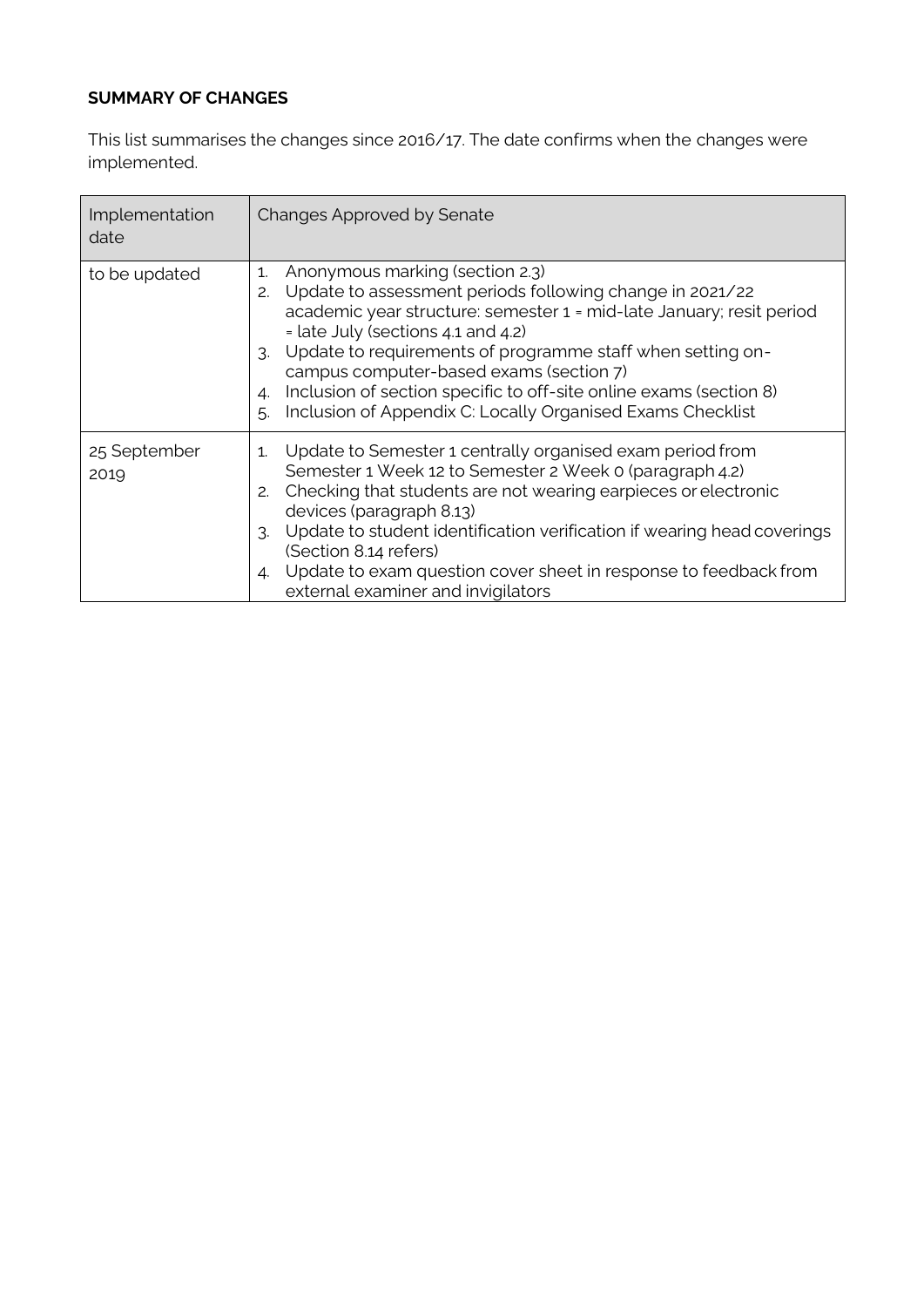| 18 January 2018 | 1. | Confirmation that PSRB exams in S1 may be centrally or locally<br>organised<br>(paragraph 4.2)                                                                                                                                                    |
|-----------------|----|---------------------------------------------------------------------------------------------------------------------------------------------------------------------------------------------------------------------------------------------------|
|                 | 2. | Invigilators verify student ID with Registry electronically<br>(paragraphs 5.11 and 8.14)                                                                                                                                                         |
|                 | 3. | Clarification of actions to take if IT equipment fails during an exam<br>(paragraphs $7.6 - 7$ )                                                                                                                                                  |
|                 | 4. | Clarification of what happens if a student starts the wrong exam<br>paper (paragraphs $8.5 - 6$ , $8.15$ )                                                                                                                                        |
|                 | 5. | Include advice to students using IT to use Auto save (paragraph 8.30)                                                                                                                                                                             |
|                 |    | 6. Specific identification of Smart watches as non-permitted item<br>(paragraphs 9.1 d) and 9.5 and 9.6 b))<br>Footnote also added to confirm that Registry will ensure a clock is<br>present so students who don't have a 'normal' watch are not |
|                 |    | disadvantaged.                                                                                                                                                                                                                                    |
|                 | 7. | New instruction to place permitted but unwanted items under the<br>desk (paragraph 9.5)                                                                                                                                                           |
|                 |    | 8. Clarification that non-permitted items will be confiscated for the<br>duration of the exam (paragraph 9.8)                                                                                                                                     |
|                 | 9. | New instruction that students may not retrieve any items from bags<br>after exam has started (paragraph 10.5)                                                                                                                                     |
|                 |    | 10. Approval for bilingual dictionaries extended to cover academic year<br>and form simplified (paragraph 10.7, 10.9 and Appendix C)                                                                                                              |
|                 |    | 11. Late or non-arrival due to transport difficulties clarified (paragraphs<br>13.6 and 15.6 amended to ensure consistency with Extenuating<br>Circumstances Policy)                                                                              |
|                 |    | 12. Deadline for requesting deferrals for non-urgent ECs<br>(new paragraphs $15.2 - 15.4$ )                                                                                                                                                       |
|                 |    | 13. New paragraph regarding Ramadan consistent with the Extenuating<br>Circumstances Policy (paragraph 15.8)                                                                                                                                      |
|                 |    | 14. Removed Appendix A – list of Exam Officers                                                                                                                                                                                                    |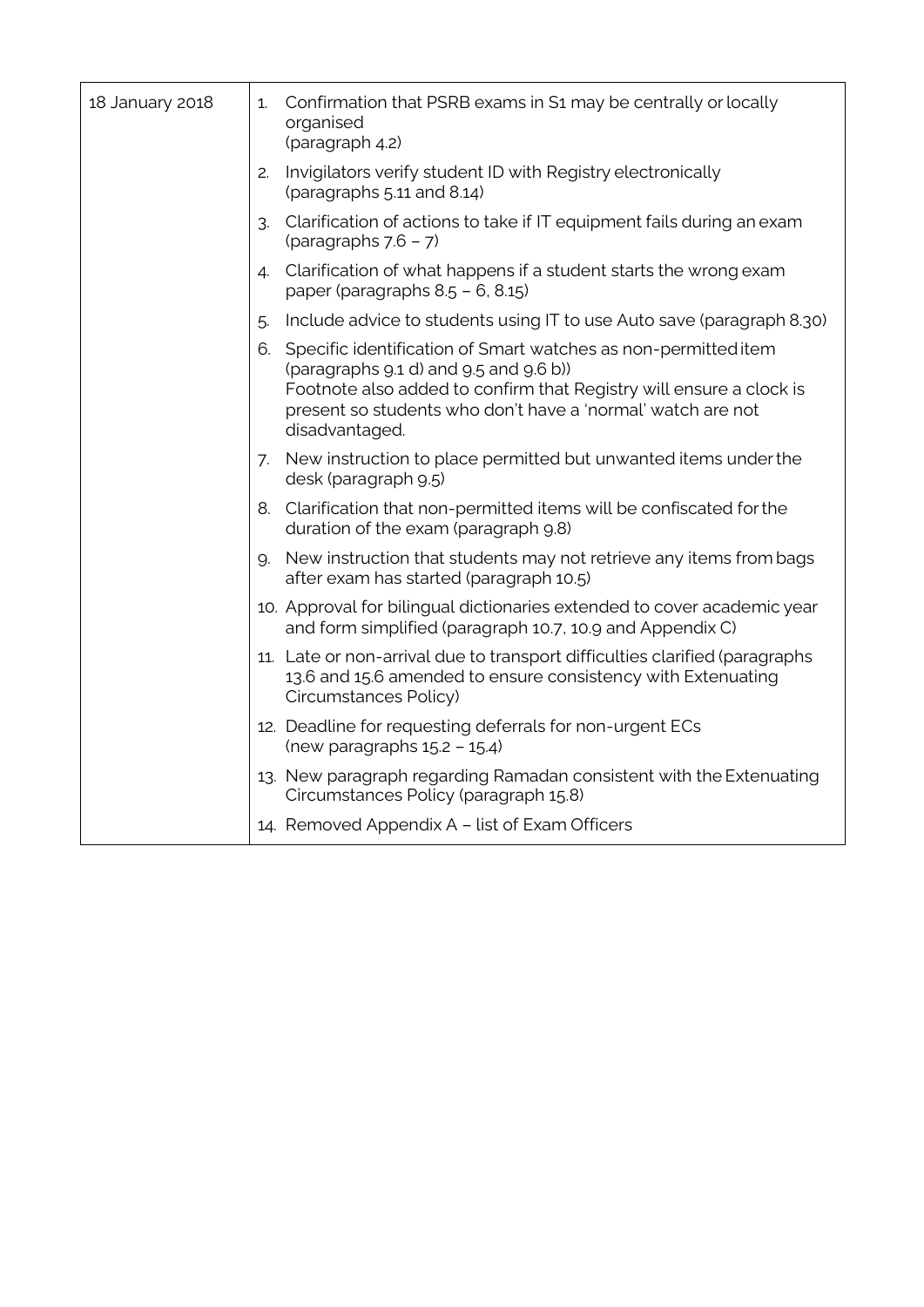|                  | 15. Appendix re-exam Question Cover Sheet amended:                                                             |  |
|------------------|----------------------------------------------------------------------------------------------------------------|--|
|                  | a) Exam question papers no longer published by Library but by each<br>programme via Canvas.                    |  |
|                  | b) Programmes asked to specify if notes or similar must be clean so<br>invigilators know what to look for.     |  |
|                  | c) Reminder to students not to turn over the cover paper of the<br>exam question paper until advised to do so. |  |
| 1 September 2016 | Request to use Bi-lingual Dictionary simplified (Appendix B)                                                   |  |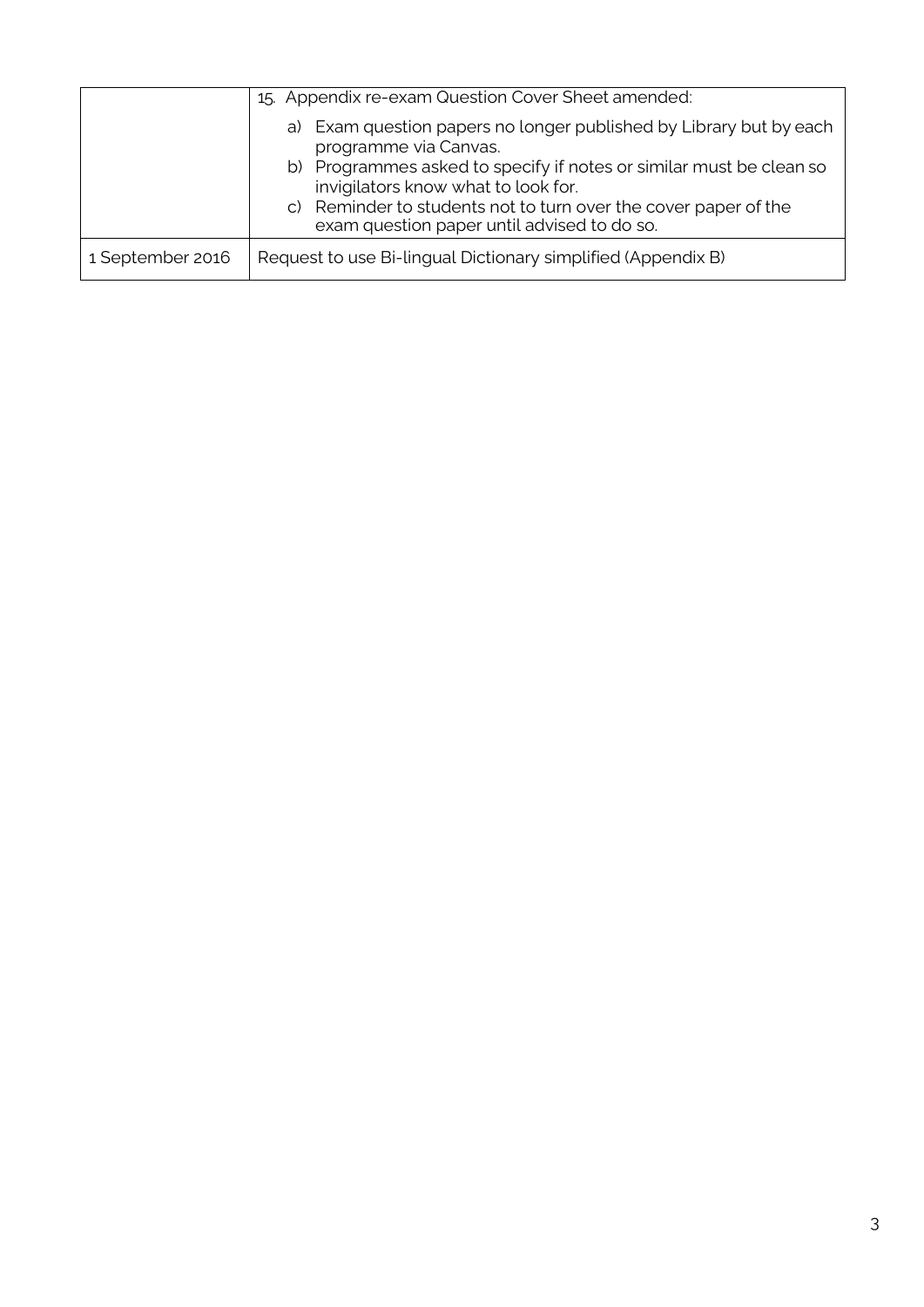# **EXAM REGULATIONS**

|    | <b>TABLE OF CONTENTS</b>                                                 |  |
|----|--------------------------------------------------------------------------|--|
| 1. |                                                                          |  |
| 2. |                                                                          |  |
| 3. |                                                                          |  |
| 4. |                                                                          |  |
| 5. |                                                                          |  |
| 6. | Dealing with Incidents during an Exam, including Exam Room Evacuation 11 |  |
| 7. |                                                                          |  |
|    |                                                                          |  |
|    |                                                                          |  |
|    |                                                                          |  |
| 8. |                                                                          |  |
|    |                                                                          |  |
| 9. |                                                                          |  |
|    |                                                                          |  |
|    |                                                                          |  |
|    |                                                                          |  |
|    |                                                                          |  |
|    |                                                                          |  |
|    |                                                                          |  |
|    |                                                                          |  |
|    |                                                                          |  |
|    |                                                                          |  |
|    |                                                                          |  |
|    |                                                                          |  |
|    |                                                                          |  |
|    |                                                                          |  |
|    |                                                                          |  |
|    |                                                                          |  |
|    |                                                                          |  |
|    |                                                                          |  |
|    |                                                                          |  |
|    |                                                                          |  |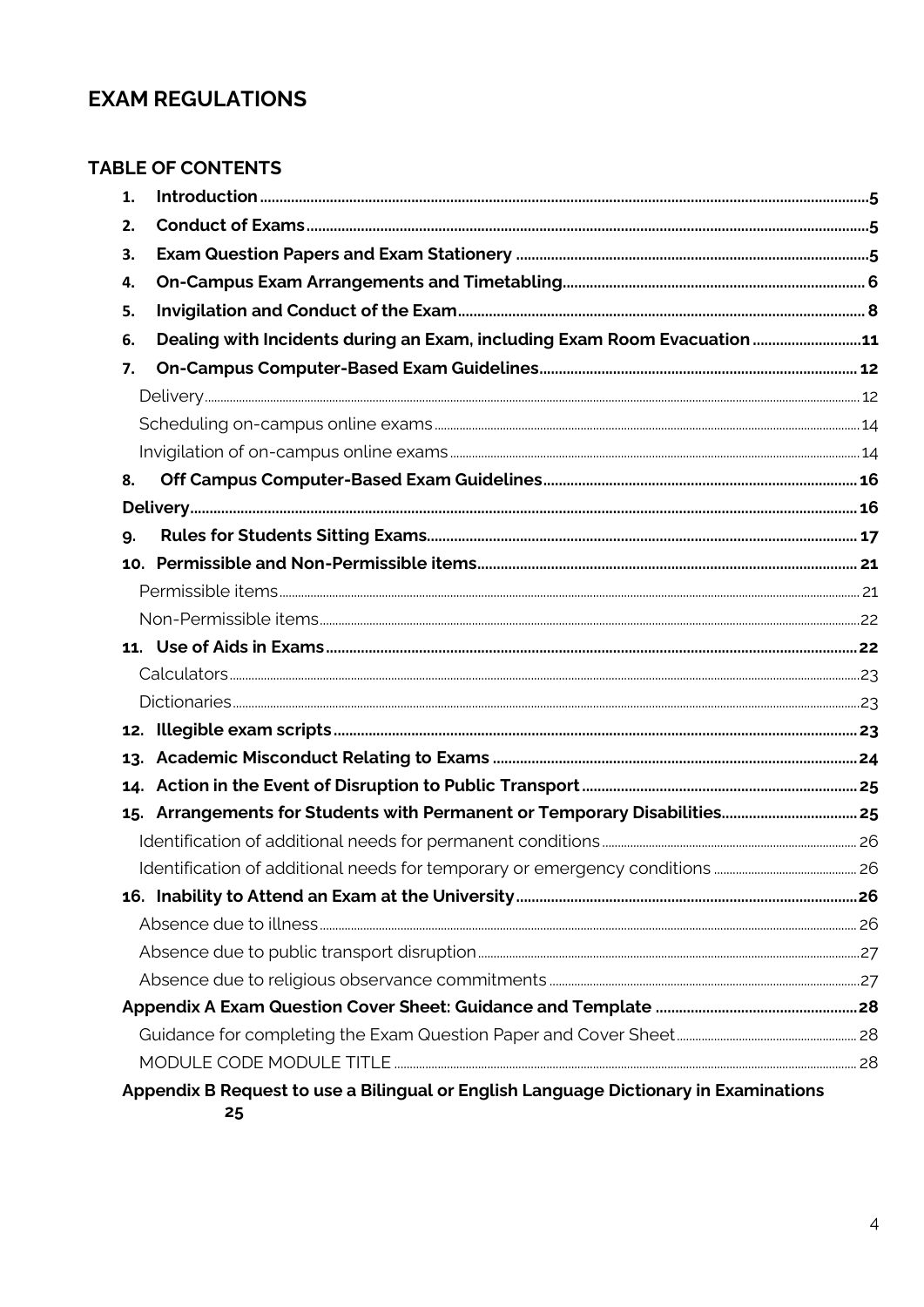# **EXAM REGULATIONS**

#### <span id="page-7-0"></span>**1. Introduction**

- 1.1 These Regulations apply to all formal exams that form part of a programme at the University of Winchester, whether they are held at the University of Winchester or at a Collaborative Partner, and to all students taking these exams, unless specifically exempted by Senate or disallowed under accreditation agreements with Professional, Statutory and Regulatory Bodies (including Degree Apprenticeships).
- 1.2 The Regulations are intended to be used as a primary source of information. Alongside the Regulations, the University operates a wide range of institutional policies and procedures. Key aspects of these policies and procedures are incorporated within the Regulations and reference is made there to the full policy or procedures, which can be found on the University's website.
- 1.3 'Formal Exams' usually occur at the end of a period of learning and assess whether students have achieved the intended learning outcomes and are defined as an assessment taken collectively by students under timed conditions in a specified location and invigilated by staff appointed by the University or Collaborative Partner. Formal exams may be 'seen', where the student is aware in advance of the question(s) they are expected to answer, or 'unseen', where the questions are only revealed 'on the day'. In an 'open-book' exam, a student is allowed to use a selection of reference materials during the assessment. The types of questions asked as part of a written exam may be essay, short answer, problem or multiple-choice.

#### <span id="page-7-1"></span>**2. Conduct of Exams**

- 2.1 These Regulations define the procedures and guidance for the conduct of formal exams at the University of Winchester and its Collaborative Partners.
- 2.2 Exams held at the Winchester campus are normally centrally timetabled and arranged by Registry. Where programmes decide to make local arrangements, whether on-site or off-site, they are still required to follow the procedures outlined below.
- 2.3 Exam scripts shall be marked anonymously. Exceptions shall only be made where programmes have formally requested an exemption from the University's *Assessment Regulations* (Appendix 8) and this has been approved by the Academic Regulations, Policies and Procedures Committee.
	- a) If setting an online exam then staff should follow the system-related guidance for anonymised marking.

## <span id="page-7-2"></span>**3. Exam Question Papers and Exam Stationery**

*See also Section 7 for details of procedures of computer-based exams*

- 3.1 Exam stationery, including script paper, script cover sheets, attendance slips, candidate lists and instructions for invigilators shall be supplied by Registry for University of Winchester on-campus exams. Collaborative Partners shall be responsible for providing their own stationery.
- 3.2 A designated member of academic staff responsible for the exam question paper shall check and certify the accuracy of the final version of the exam question paper before copies are printed. (See also Appendix A for *Format of Exam Question Papers*).
- 3.3 For **locally organised exams**, the Programme is responsible for reproducing sufficient hard copies of the exam question papers and arranging secure storage until delivery to the exam venue.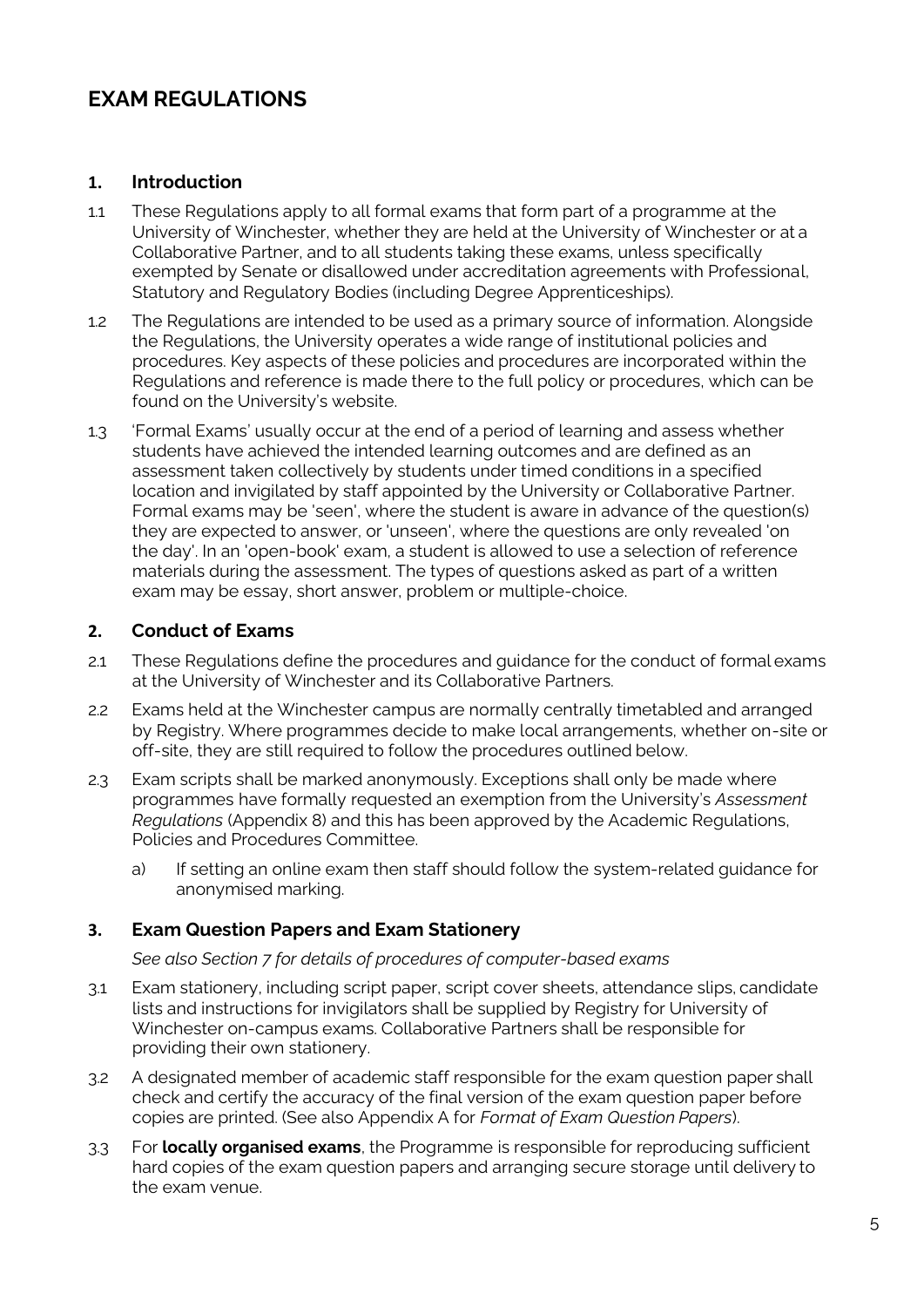- a) The Faculty/Department/Collaborative Partner shall ensure the exam question paper is available for the Lead Invigilator on the day of the exam;
- b) Faculty/Departmental/Collaborative Partner staff shall ensure that all locally organised exam venues are laid out for exams in advance.
- c) The Faculty/Department/Collaborative Partner is responsible for printing exam question papers in special formats for students, as defined in an approved Learning Agreement for University of Winchester exams. (See Section 14 for details of Learning Agreements and exam support arrangements.)
- 3.4 For **centrally organised exams,** the Programme is responsible for reproducing sufficient hard copies of the exam question papers and delivering them to Registry no later than 10 working days prior to the start of the relevant exam period as appropriate. Registry shall arrange secure storage until delivery to the exam room.
	- a) Registry shall ensure the exam question paper is available for the Lead Invigilator on the day of the exam;
	- b) Registry staff shall ensure that the exam venues are laid out for exams in advance.

c) Registry is responsible for printing exam question papers in special formats for students, as defined in an approved Learning Agreement for University of Winchester exams. (See Section 14 for details of Learning Agreements and exam support arrangements).

## <span id="page-8-0"></span>**4. On-Campus Exam Arrangements and Timetabling**

#### **Centrally Organised Exams at the University of Winchester**

- 4.1 Centrally organised exams shall be held in the semester 2 Assessment Period (May) and the summer resit exam period (usually late July) as set out in the University Calendar, except where the Deputy Vice-Chancellor confirms in writing that an exam shall be held at anothertime.
- 4.2 Where a PSRB requires a programme to hold exams for modules running in semester 1, programmes may request for these to be centrally organised by Registry who will schedule these in the assessment period in mid-January. Registry will arrange room bookings and notify programmes of the arrangements. . Alternatively, programmes may opt to arrange these locally (usually in Week 12 of Semester 1 or in the Semester 1 assessment period in January and in these circumstances, they remain responsible for notifying Room Bookings of these exams and requesting appropriate venues, in accordance with the Timetabling and Room Booking Policy.
- 4.3 During the centrally-organised assessment periods, Registry shall arrange for specified rooms to be set aside for exam use. These rooms may only be used for exams during the exam period, and may not be used for teaching or any other purpose during that time, even when exams are not taking place. An exemption may be made in an emergency in consultation with Registry. The University shall ensure that the area surrounding exam venues shall be free of any disruptive and noisy activity by University staff, contract staff, students or guests.
- 4.4 Registry shall allocate at least one Main Exam Venue for each exam and publish a University-wide timetable on the University Intranet for centrally organised exams no later than 5 working days in advance of the first exam.
- 4.5 Registry shall also book separate, appropriate rooms for students who have separate venue exam support requirements defined in an approved Learning Agreement. These details shall be confirmed individually to each student at least 5 working days before the start of the assessment period.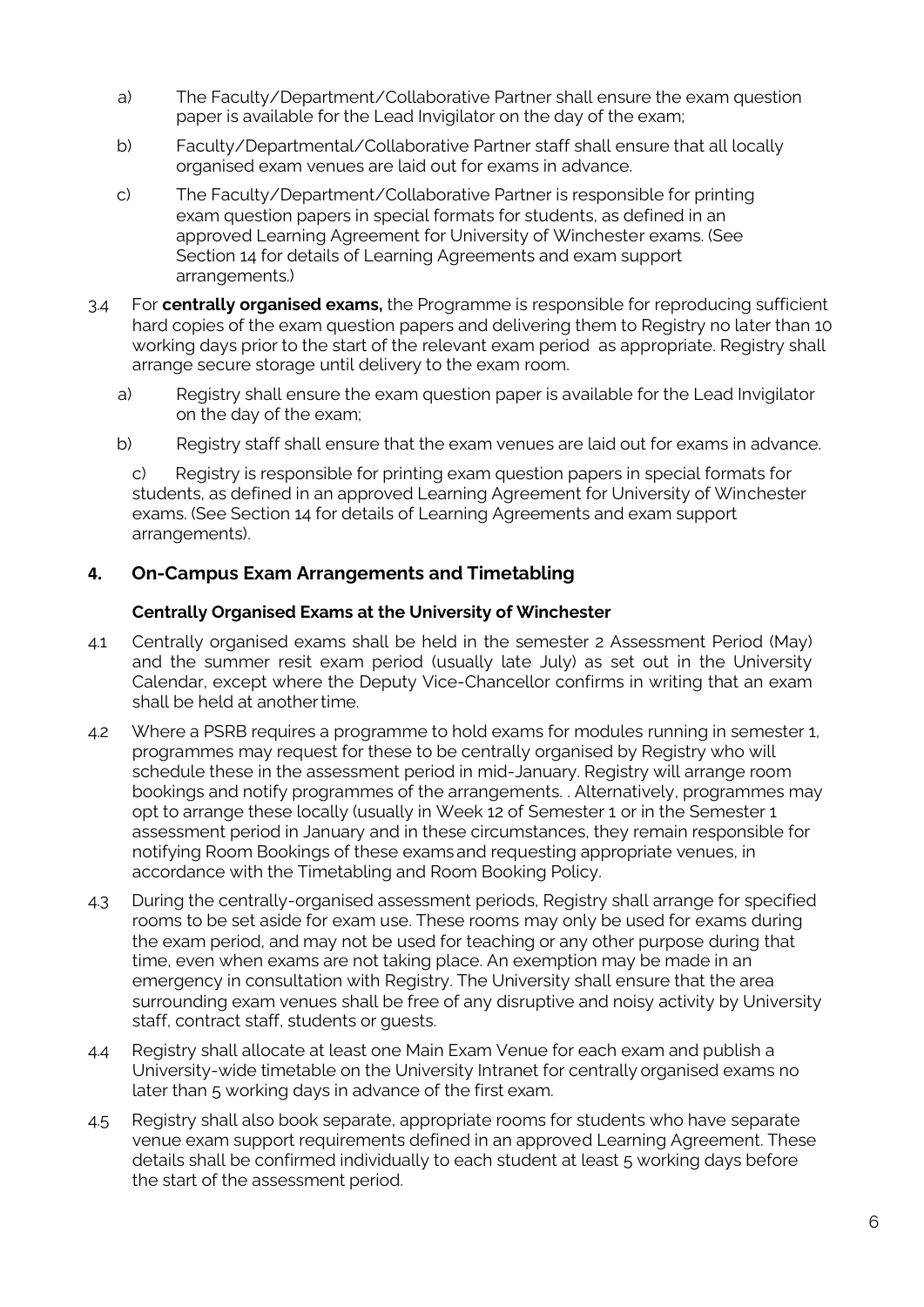4.6 The programme team is responsible for ensuring that an appropriate member of academic staff is available in case of any content-related queries (see 5.6 below). A list of all of the academic contacts should be compiled by the programme and forwarded to Registry at least 15 working days prior to the start of the assessment period.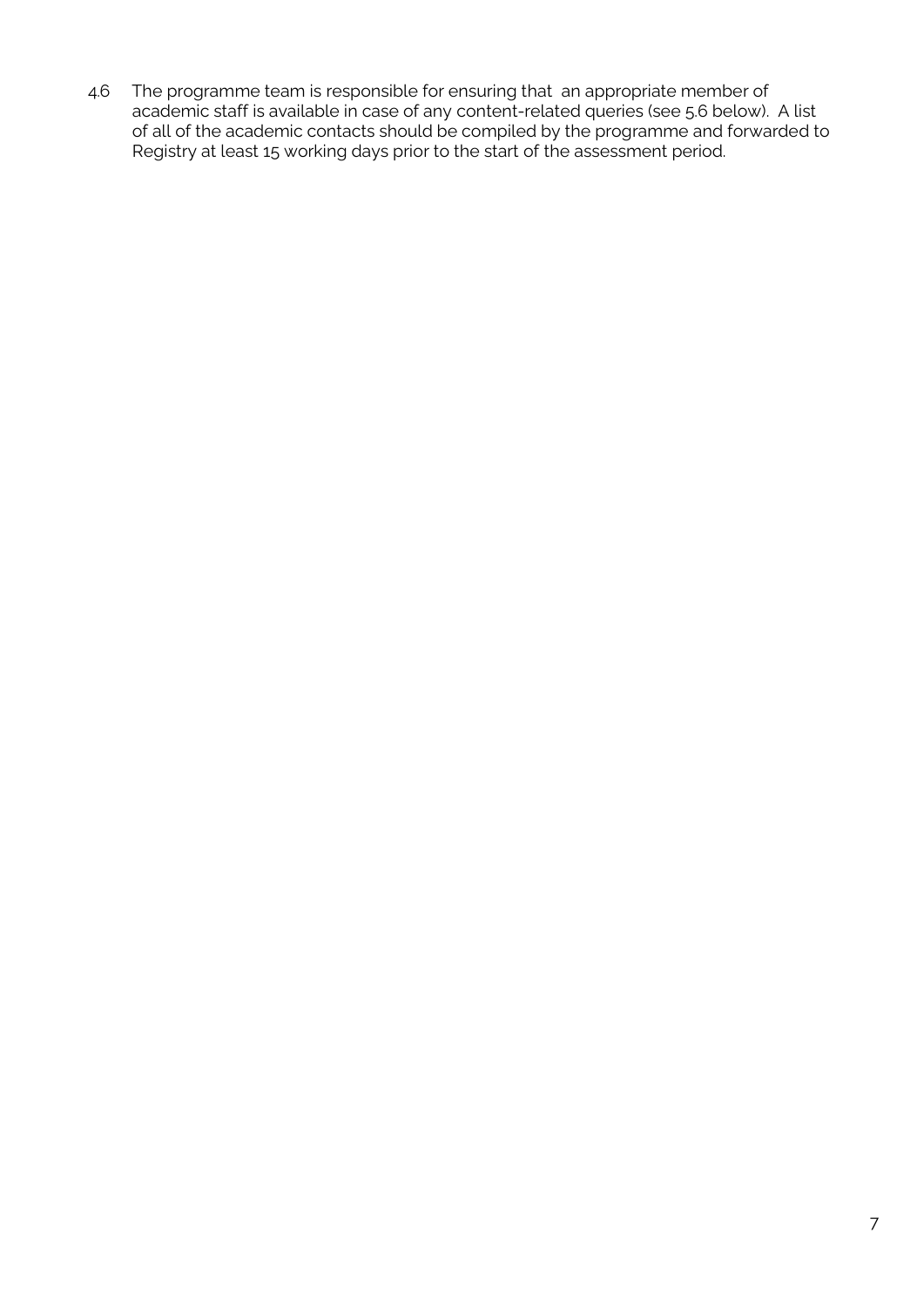#### **Locally Organised Exams at the University of Winchester and Collaborative Partners**

- 4.7 The Faculty/Department/Collaborative Partner shall be responsible for:
	- a) timetabling locally-organised exams;
	- b) booking suitable venues and ensuring that the area surrounding exam venues shall be free of any disruptive and noisy activities for the duration of the exam
	- c) informing students of the date, time, duration, venue and other requirements;
	- d) booking separate, appropriate rooms for all students who have exam support requirements defined in an approved Learning Agreement. These details shall be confirmed individually, in writing, to each student at least 5 working days before the first exam.

Please refer to Appendix C for a checklist for locally organised exams.

#### <span id="page-10-0"></span>**5. Invigilation and Conduct of the Exam**

#### *This section deals with the conduct of invigilation during exams. For further details of the recruitment, training and requirements for invigilators, please refer to the 'Invigilation Policy'.*

- 5.1 Registry is responsible for appointing all invigilators, in accordance with the *Invigilation Policy*, for centrally-organised University exams, with the exception of computer-based exams.
- 5.2 The Faculty/Department/Collaborative Partner shall be responsible for appointing invigilators for locally-organised exams and computer-based exams, in accordance with the *Invigilation Policy*.
- 5.3 In each Main Exam Venue there shall be no fewer than two invigilators, irrespective of the number of students. One of the invigilators will be designated the 'lead invigilator', with the exception of computer-based exams (See Section 7).
- 5.4 In each Separate Exam Room for students with exam support, there shall be at least one invigilator.
- 5.5 Invigilators and allocated academic staff (see 4.6) must read and shall be assumed to have read the *Exam Regulations*.
- 5.6 All designated members of academic staff shall:
	- a) be present in the exam room at least 10 minutes before the start of the exam and for the first 10 minutes after the exam has started;
	- b) on arrival, check the exam question paper is correct, including any rubric regarding permissible items (eg notes, calculators) If the question paper or rubric requires corrections, please advise the Lead Invigilator to contact the Exams Officer immediately<sup>1</sup>;
	- c) where candidates are permitted to bring texts into the exam, check these before the exam starts;
	- d) shall be contactable for the duration of the exam by phone or mobile, in case of any queries;
	- e) make arrangements for the collection of scripts from Registry/Exams Officer after the exam has finished for all students, including those with exam support.

 $1$ The Registry Exams Officer shall ensure that any students sitting the exam in other venues are informed of the change. The Lead Invigilator shall also log the change on the incident report form.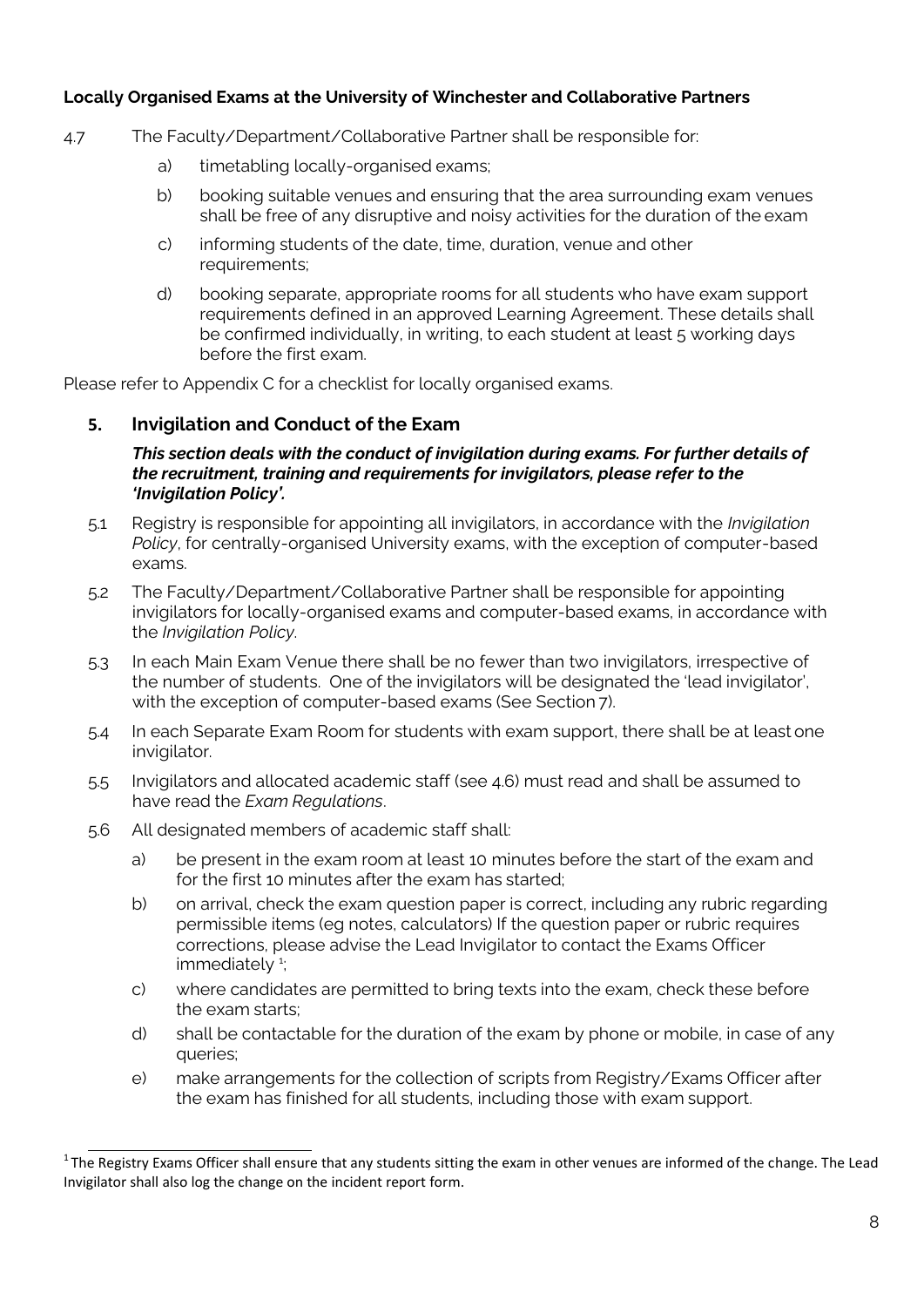- 5.7 All invigilators shall:
	- a) be present in the exam room at least 15 minutes before the start of the exam;
	- b) where candidates have an approval form to bring a bilingual/English language dictionary into the exam (see Section 10.7), check to ensure that it is 'clean' andsign Part 3 of the form relating to the exam.
	- c) admit students to the exam venue, instructing them to leave belongings including switched off mobile phones and smart watches in the designated area
	- d) admit latecomers who arrive up to 30 minutes after the start of the exam (NB latecomers forfeit the time they have missed). Students who arrive more than 30 minutes after the exam has started are deemed to have failed and should not be admitted but instead referred to their programme administrator
	- e) if a candidate informs you, either before the start of the exam or during theexam, that they are too ill to sit, advise them to obtain a medical certificate in accordance with paragraph 15.2 and to notify their programme administrator
	- f) direct students with exam support and/or extra time to the reserved seating in a discreet manner. Please contact Registry if you have any queries concerning a student's exam support (ie if they are not listed on the blue Attendance Form under 'Main Venue').
	- g) patrol the room during the exam;
	- h) After the start of the exam, verify the identity of each student againstthe student's ID card, which should be placed on each student's desk, and collect the student's completed attendance slip.

If the student does not have a form of photo ID, the invigilators shall confirmthe student's identity via the University's electronic records or liaise with Registry.

- i) collect the attendance slips and complete the Attendance Form during the exam
- j) escort candidates to and from the toilet;
- k) stay in the venue until all the candidates have finished, including any with extra time;
- 5.8 The Lead Invigilator shall:

.

- a) liaise with Registry to ensure they know where and when to collect the exam question papers and candidate lists, prior to the start of the exam;
- b) contact Registry if there any changes to the exam question paper or rubric regarding permissible items (ie notes, calculators) and log the details ofthe change on the Incident Report Form for the Exam;
- c) make all necessary announcements regarding the exam, including starting and ending the exam and informing students when there are 15 minutes and 5 minutes to go before the end of the exam;
- d) instruct students to sit in accordance with a seating plan, where provided.
- e) return exam scripts, attendance slips, candidate lists and all report forms completed during the exam to the Exams Officer.
- 5.9 Normally, not more than one invigilator shall leave the exam room for any purpose at any time. Under no circumstances whatsoever shall the exam room be left unattended during any part of an exam.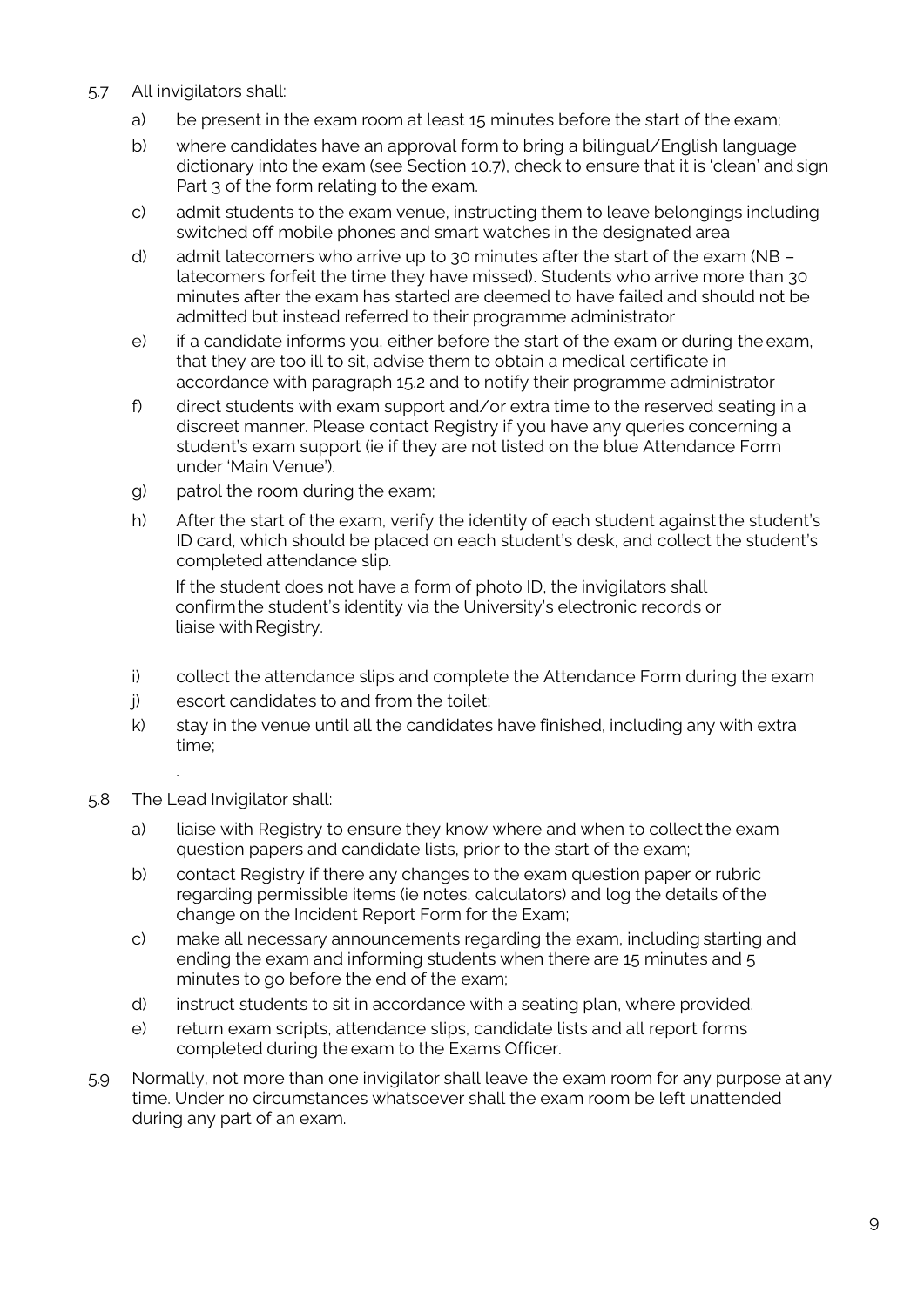- 5.10 Invigilators are jointly responsible for maintaining effective discipline in the exam venue and ensuring that the exam is conducted in accordance with these Regulations. This includes ensuring that all students:
	- a) behave in an orderly fashion during their time in the exam room;
	- b) keep their student ID card in a visible place on their desk throughout the exam;
	- c) do not have unauthorised materials on or near their desks or their bags at the side of their desks;
	- d) are observed by an invigilator throughout the exam;
	- e) remain seated and do not communicate with other students until they have left the exam room.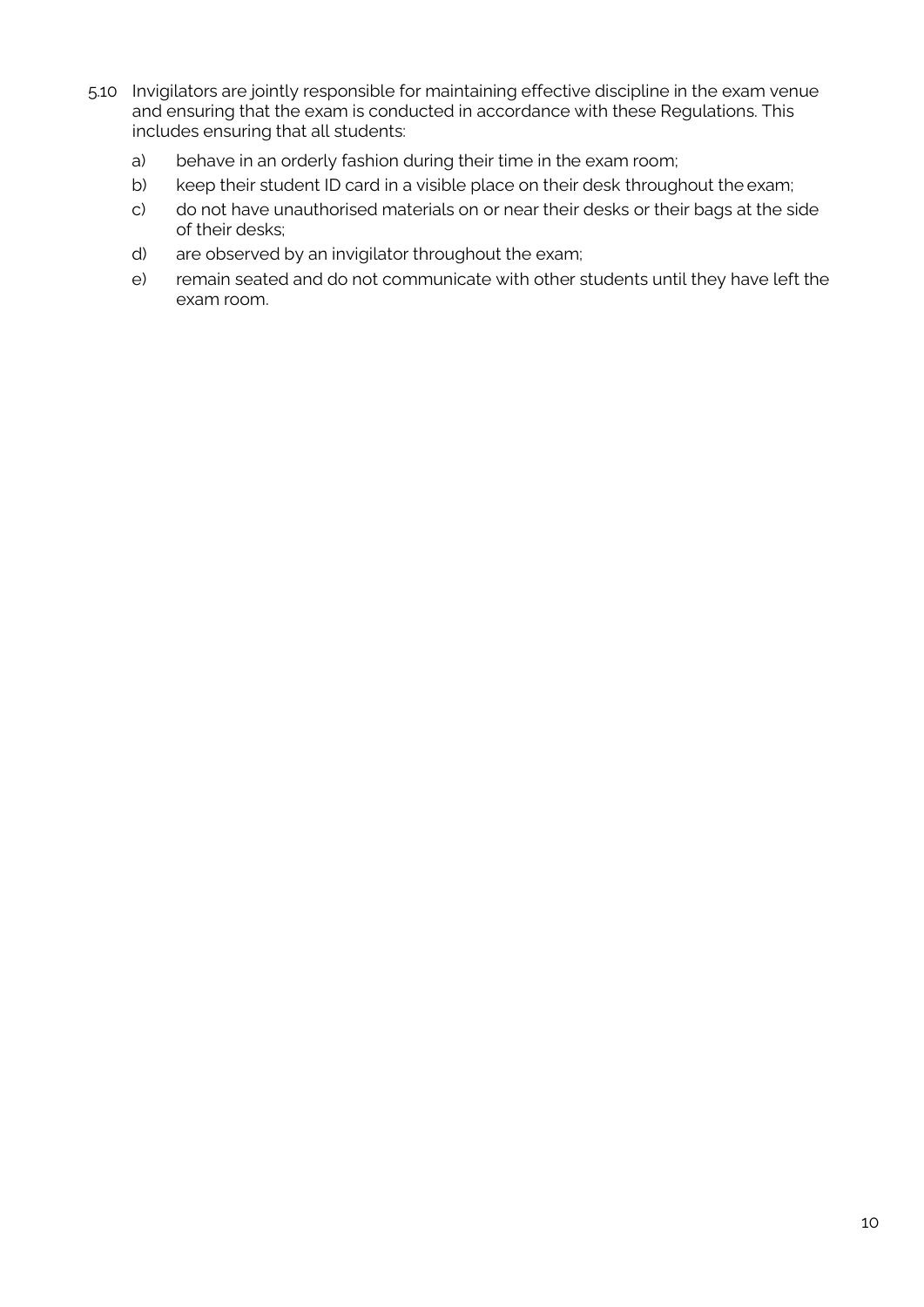## <span id="page-13-0"></span>**6. Dealing with Incidents during an Exam, including Exam Room Evacuation**

- 6.1 Below are some examples of what action to take in the event of specific incidents. Where invigilators are unsure what action to take, they should consult the Guidance provided by Registry or seek advice from them direct. If this is not possible or impracticable, invigilators have discretion to take whatever action may be appropriate to manage these unforeseen circumstances.
- 6.2 In all cases, the Lead Invigilator shall complete an Incident Report Form detailing any circumstance or action which may in any way have affected the running of the exam and/or the performance of any of the students. This form shall be returned to the Exams Officer, who shall forward a copy to the relevant Programme Leader(s).
- 6.3 It shall be for the Programme Leader, in consultation with the Head of Department and the Exams Officer to decide whether an exam should be classified as void and/or the incident reported to the appropriate Deputy Vice-Chancellor within one working dayof the end of the exam.

## **Student Leaving the Exam Room**

- 6.4 If a student requests to leave the exam room temporarily (eg due to illness or to use the toilet) they shall be accompanied by an invigilator.
- 6.5 If a student is taken ill during an exam, the student should inform the invigilator and if they cannot return to the exam venue, should be advised to seek medical advice or contact Student Services and their programme administrator as soon as possible. The invigilator should then complete an illness report form to be returned to Registry.
- 6.6 If a student leaves the exam room unaccompanied by an invigilator, they shall normally be deemed to have formally withdrawn from the exam. The invigilator shall collect the script in the usual way and make a note of the circumstances to be passed to Registry.

#### **Unauthorised materials/aids**

- 6.7 If a student reports that they have inadvertently brought an unauthorised item to their desk or if an invigilator finds a student in possession of an unauthorised item, the student shall be permitted to continue the exam and the invigilator shall:
	- a) remove the item and retain it for the duration of the exam;
	- b) complete an Incident Report Form giving details of the incident and the unauthorised item. The matter may be pursued further in accordance with the *Academic Misconduct Policy*, particularly in cases where the item is detected by an invigilator.

#### **Disturbance by a student or mobile/electronic/smart device**

- 6.8 If a student causes a disturbance, the invigilator shall:
	- a) request the student to remain quiet and abide by the rules and warn them that a second infringement shall require them to leave the room permanently;
	- b) require the student to withdraw if they persist following the above warning being given;
	- c) not re-admit the student if they are required to withdraw;
	- d) take advice from the Lead Invigilator regarding any further discretionary action that may be required;
	- e) complete an Incident Report Form giving details of the incident to be returned to Exams Officer immediately after the exam.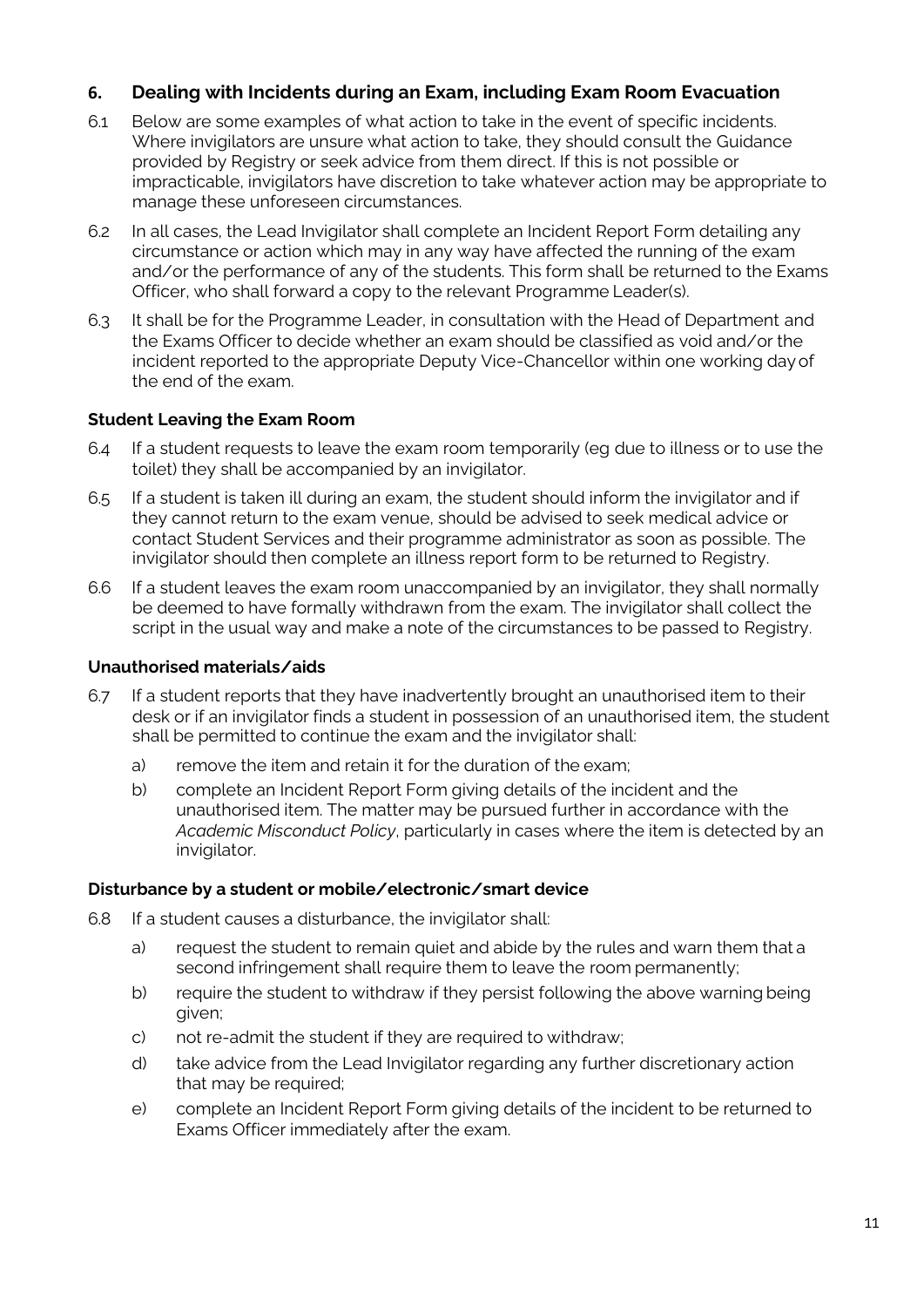6.9 If a student's mobile phone or electronic device causes a disturbance (regardless of whether the item is at the desk, on the student's person or in bags left at the front/back of the room), the invigilator shall confiscate the item until the end of the exam and complete an Incident Report Form. The matter maybe pursued further in accordance with the *Student Disciplinary Regulations*.

# **Evacuating the Exam Room**

- 6.10 If the building has to be evacuated during the exam, the Lead Invigilator shall:
	- a) stop the exam and note the time;
	- b) ask students to leave everything on their exam desks, to leave the roomwithout collecting their personal belongings;
	- c) request the other invigilator(s) to escort the students to the appropriate assembly point;
	- d) remind students not to communicate with each other when outside the exam room;
	- e) make clear to students that the exam has not been completed or cancelled;
	- f) ensure that the exam materials (eg script paper, question papers, desks) are not disturbed and that all equipment is left in the exam room;
	- g) as soon as they have ensured that everyone has left the exam venue, leave the room and join the students and other invigilator(s) at the appropriate assembly point;
	- h) when permission is given to return to the building, control the re-entry of students to the exam room, within reason, as if the exam was to commence under normal circumstances;
	- i) if the delay in returning to the exam room is lengthy (ie more than 30 minutes), contact the Exams Officer to determine whether the exam should be cancelled;
	- j) inform students of the time remaining plus any additional time they shall be allowed in lieu of the disruption (normally 10 minutes) and complete the Incident Report form to be passed to the Exams Officer.

Sections 7 and 8 of these regulations should be read in conjunction with the Guidance for Setting Online Exams

# <span id="page-14-0"></span>**7. On-Campus Computer-Based Exam Guidelines**

- 7.1 Programmes wishing to conduct on-campus computer-based exams shall ensure that they work closely with Library and Information Technology Services (LITS) to ensure that all computer-based exams can be fully supported. They must also liaise with Timetabling to ensure that appropriate venues are booked. Contingency plans should be put in place in case of technical failure on the day of the exam.
- 7.2 Programmes wishing to run computer-based exams shall inform staff inLITS at least six weeks in advance of the date of the exam to arrange support before, during and after each exam session.

#### <span id="page-14-1"></span>**Delivery**

7.3 Programmes wishing to run computer-based exams must clearly identify these sessions when asked by Registry to confirm their exam requirements. (NB: owing to exam scheduling constraints for centrally-organised exams at Winchester, it is not normally possible to provide alternative dates to allow for technical failure during an exam period).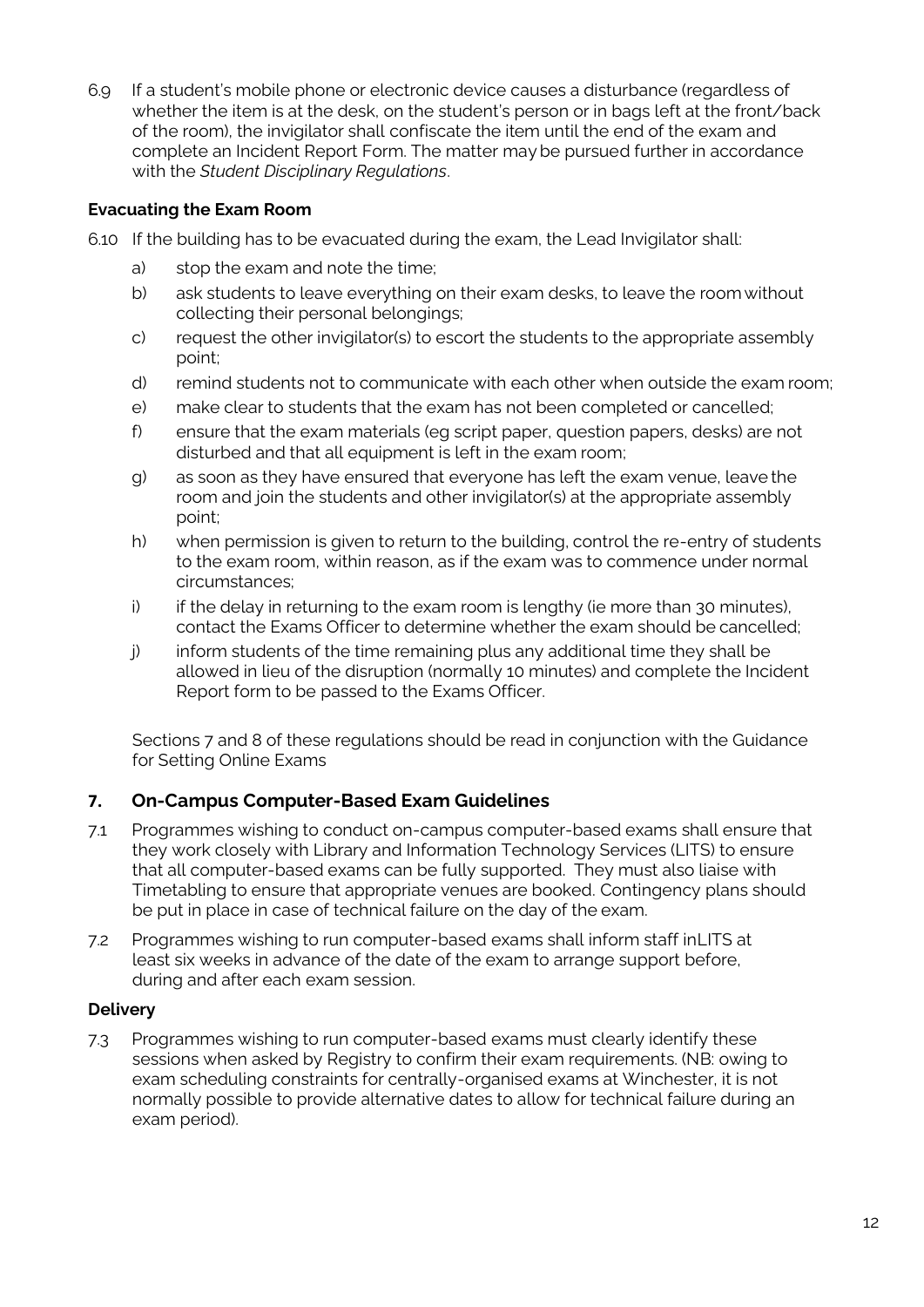- 7.4 For locally-organised computer-based exams, it is the Programme's responsibility to:
	- a) book rooms;
	- b) ensure students are informed of the location, date, time, duration of the exam and any special requirements;
	- c) ensure appropriate arrangements are made for students who require exam support, in accordance with a student's approved Learning Agreement. For example, this may include allowing extra time, ensuring that sufficient exam accounts are created with a longer duration time (as appropriate), that alternative formatting of the question paper (as applicable) is prepared in advance of the exam, that students using assistive technologies can do so within the parameters of the computer-based exam
	- d) ensure that students are familiar with the software being used for the exam
	- e) ensure that students know who to contact should any queries arise during the exam
	- f) ensure that students are aware of their responsibilities ahead of the exam session (see section 8.10 to 8.16)
- 7.5 At least 5% of the computers in each exam venue shall be kept free and switched on during the exam to ensure students affected by computer failure may easily relocate
- 7.6 When computer failure occurs, the clock shall be 'stopped' until the students affected are successfully logged back into their exam account at which point the clock 'restarts' and the students shall be allowed an additional 15 minutes to complete the exam.
- 7.7 Where computer failure results in all work being lost and irretrievable by both student and ITS staff, the student affected shall normally be offered an uncapped resit at the earliest opportunity.
- 7.8 The Programme is responsible for notifying Library and Information Technology Services (LITS) of the following details no later than 20 working days before the exam is due to take place:
	- a) date and venue(s) for the exam;
	- b) start and finish time (NB including any additional time that may be required for students with learning agreements)
	- c) details of the software to which students require access;
	- d) candidate list(s) so that exam accounts may be created.
- 7.9 Staff in Library and Information Technology Services shall be responsible for:
	- a) creating the exam accounts with appropriate access and restrictions plus additional default student IDs (approximately +10% of the student cohort) so that students unable to login to their exam account on the day may be allocated a default login;
	- b) at least one suitably qualified member of their team to be available (in person) to provide technical support at least 15 minutes before the start of the exam and for the first 15 minutes after the exam has started. (Two members of staff may attend for larger cohorts.);
	- c) ensuring that no routine maintenance of the system or software being used for the exam takes place during the exam.
- 7.10 If IT technical support is required during the exam, the invigilators shall contact the Information Technology Services Helpdesk or a designated member of Information Technology Services staff.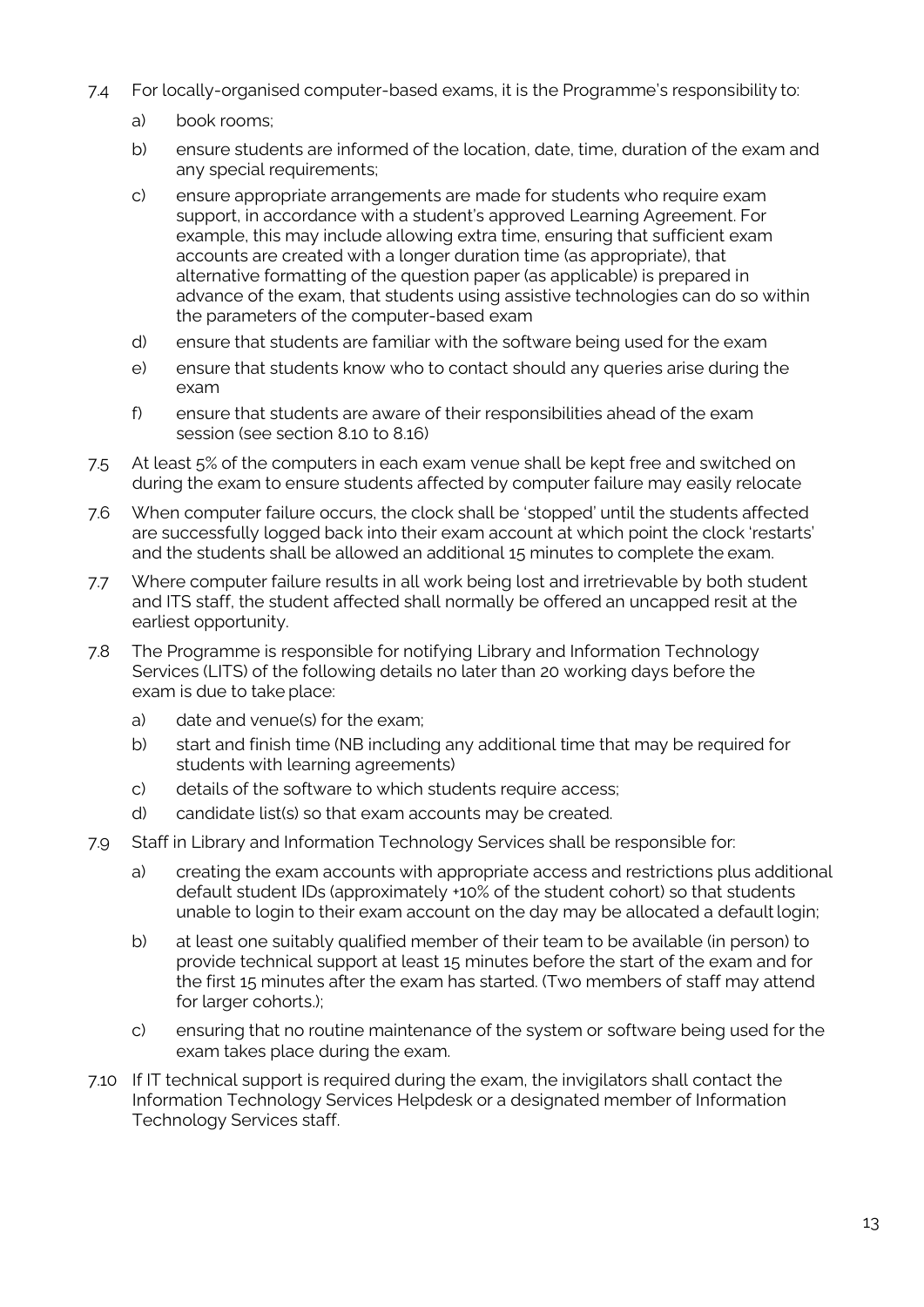#### <span id="page-16-0"></span>**Scheduling on-campus online exams**

7.11 Computer-based exams shall normally be scheduled to start no earlier than 9.30am (except in exceptional circumstances), to ensure sufficient time for rooms to be set up.

#### <span id="page-16-1"></span>**Invigilation of on-campus online exams**

7.12 Owing to the specialist nature of computer-based exams, Programmes shall provide suitably qualified, designated members of academic staff to act as both the Lead Invigilator and supporting invigilators in each of the Main Venues. Casual invigilators will not be available to support these exams.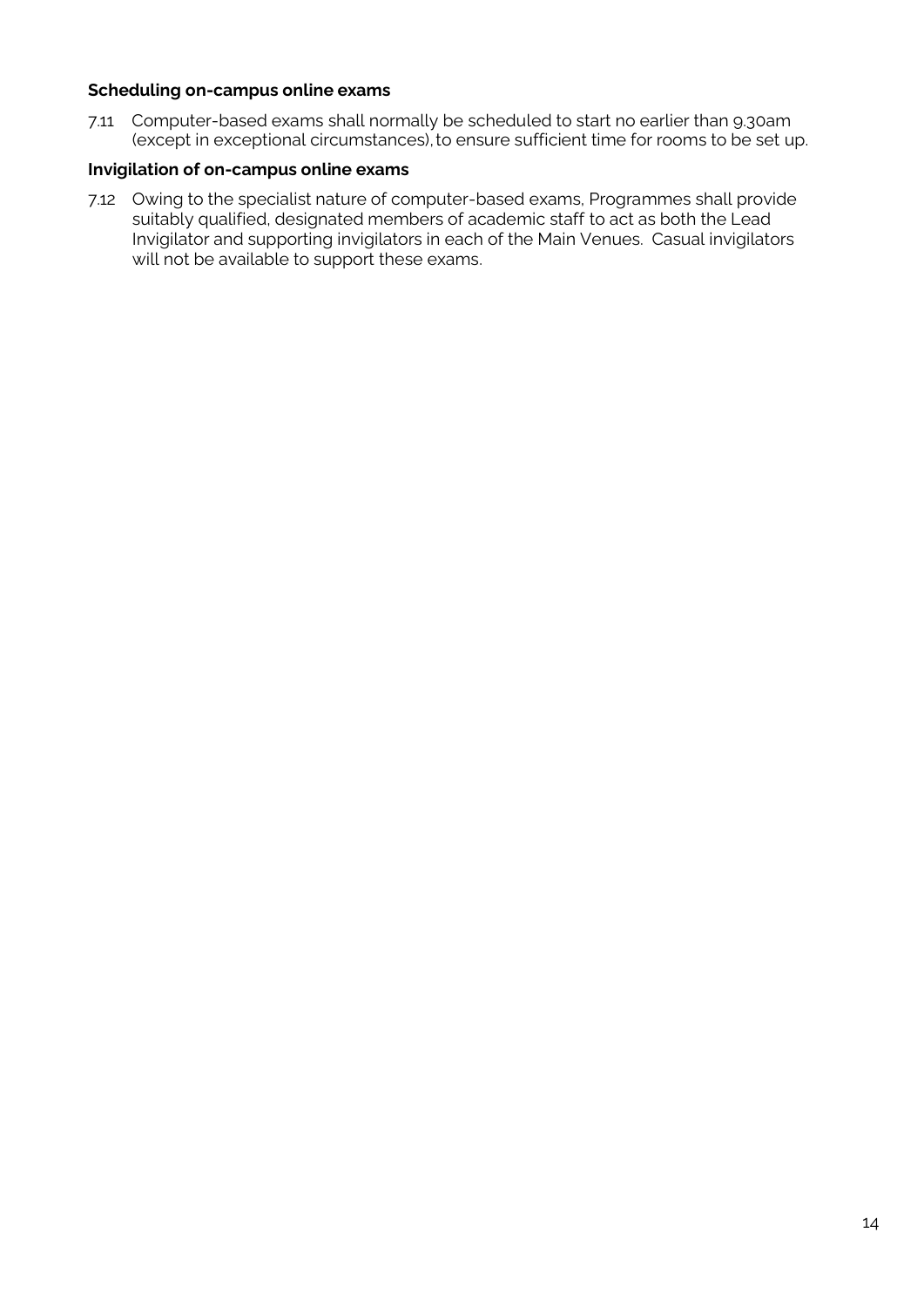# <span id="page-17-0"></span>**8. Off Campus Computer-Based Exam Guidelines**

## <span id="page-17-1"></span>**Delivery**

- 8.1 Faculty staff are responsible for setting up online exam questions in the relevant system, eg Canvas or other online examinations system, ensuring they are released at the correct date and time, and ensuring the correct students have access.
- 8.2 All exams should be set in accordance with the Assessment Regulations.
- 8.3 Exam coversheets are usually not needed in the online examinations systems, but when setting exam questions the specific instructions should still include instructions about how many questions need to be attempted, information concerning any additional aids which are permitted (eg. Books/notes/calculators) and the weighting of each question.
- 8.4 Faculty staff must ensure that learning agreements are taken into account when setting up remote exams, for example some students will require extra time, rest breaks or use of assistive technology software.
- 8.5 Exams in Canvas may take the format of an open book or take-home exam where students do not have to sit in exam conditions. Alternatively, a quiz can be created in Canvas.
- 8.6 If online proctoring is required then it is recommended that a member of Faculty staff uses Teams in conjunction with Canvas to observe the students whilst they take the exam.
- 8.7 If any suspected misconduct is detected then this should be flagged to Registry in accordance with the Academic Misconduct Policy.

## **Scheduling of off campus online Exams**

- 8.8 For online exams taking place in the S2 assessment period in May and the resit period in July, Registry will be responsible for writing the exam schedule and publishing to students to ensure there are no clashes with other modules.
- 8.9 For online exams happening at any other time then the Faculty will be responsible for setting the date/time and ensuring this is communicated effectively to students.

## **Student Responsibilities**

- 8.10 Students are responsible for ensuring they are aware of the date and time of the exam in advance and have suitable equipment set up to be able to access the exam.
- 8.11 Students who do not have the appropriate equipment should arrange to borrow this from the IT locker on campus in advance of the exam.
- 8.12 All exams are submitted in accordance with the Assessment Regulations,
- 8.13 If students need exam support eg. Extra time then they are responsible for ensuring this is arranged well in advance of the exam with the Disability team and a learning agreement is written and agreed which is appropriate to the format of the exam eg. If a student usually uses a reader/scribe during an on-campus exam then this will need to be amended to the use of assistive technology for a remote exam.
- 8.14 If students wish to use a foreign language dictionary during the exam then they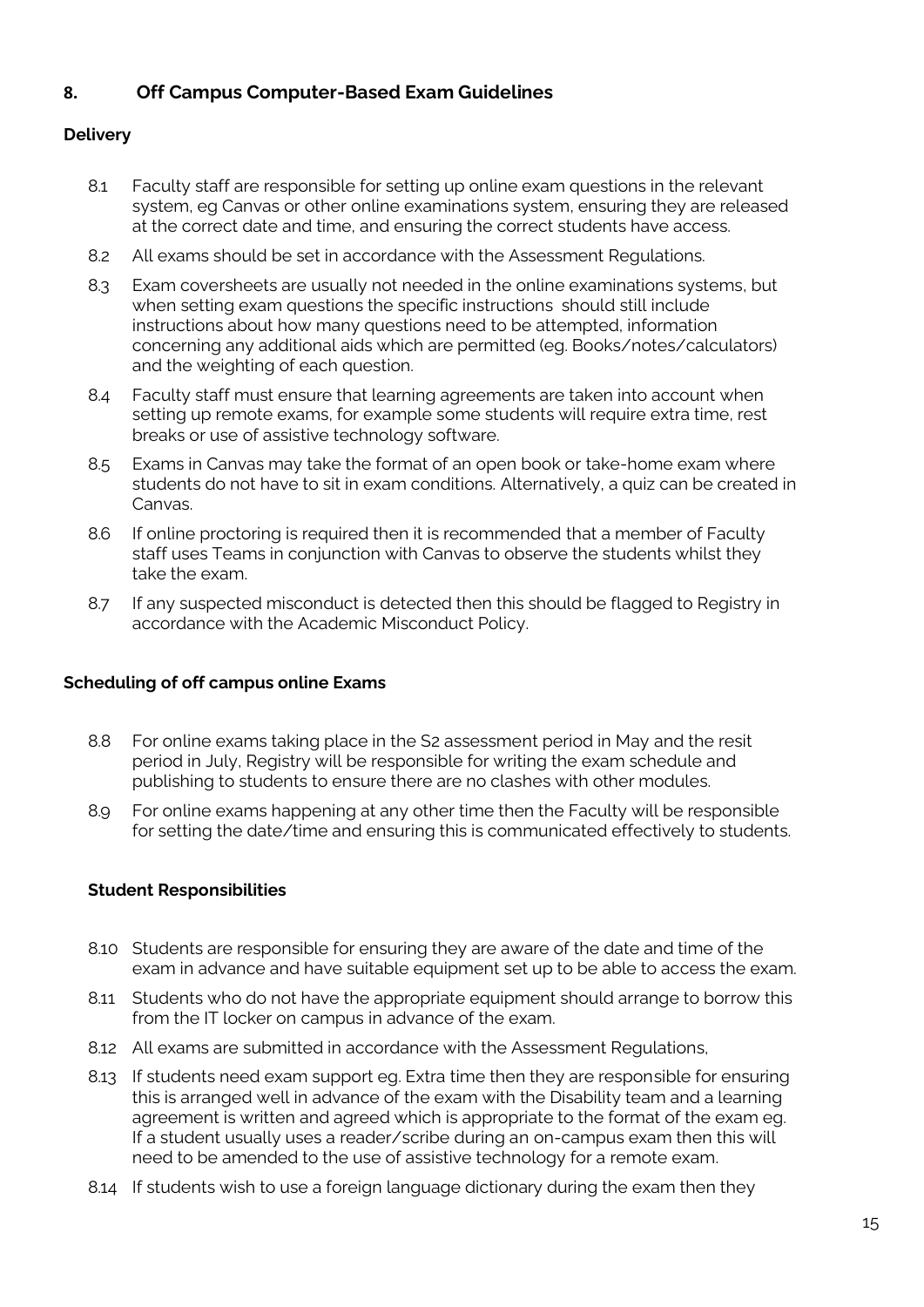should complete the dictionary request form in the usual way and submit it to their Programme Administrator in advance of the exam.

- 8.15 Students must ensure they are aware of the rules for the exam they are sitting eg. Whether notes/books are permitted, whether webcams need to be switched on, and comply with these at all times in accordance with the Academic Misconduct Policy.
- 8.16 If students have any technical issues during the exam then they should contact the relevant support team in the first instance (ie. the Canvas team or Servicedesk for other online examinations system). If there are queries regarding the content of the exam then they should contact their Faculty.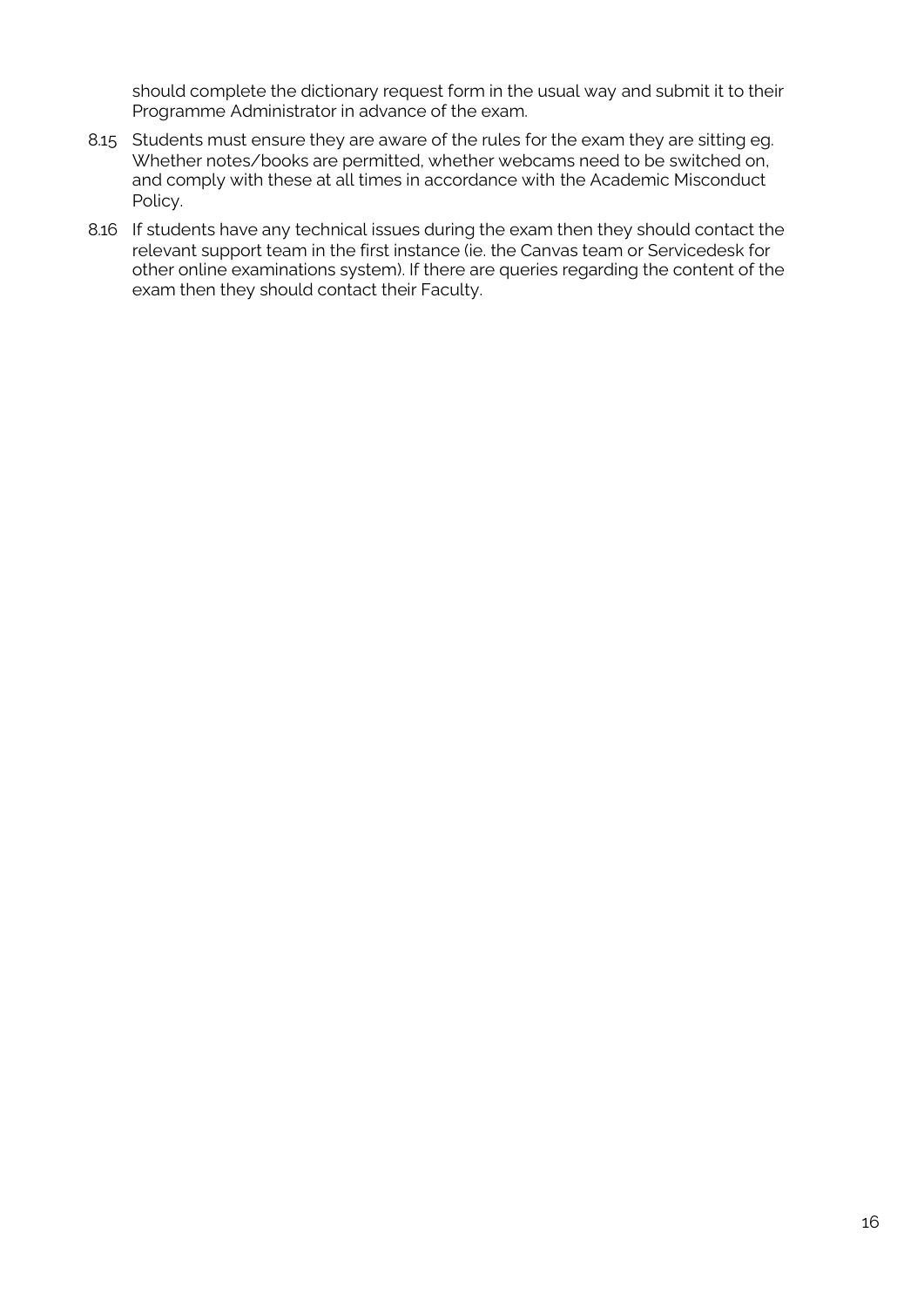## <span id="page-19-0"></span>**9. Rules for Students Sitting Exams**

The University and Collaborative Partners determine when exams take place and students must attend exams as required. Students sitting University exams must read - and shall be assumed to have read - the following rules which apply to all exams conducted by the University and Collaborative Partners.

9.1 It is your responsibility to ensure that you know the correct date, time and location of your exams. You should note that some exams may take place in venues off-site, ie away from your normal teaching and learning environment.

If you find your scheduled exams clash, you must contact the Exams Officer immediately.

- 9.2 If you believe an exam is missing from the schedule, you must contact the Faculty Office (for Winchester students)/Exams Officer (for Collaborative Partners), responsible for the relevant module, immediately.
- 9.3 If you need to be absent from an exam, please refer to section 15 below.
- 9.4 If, after the start of the exam, you find that you have entered the wrong exam venue, you may ask to leave at any time. However, in accordance with 9.10 below, you will only be admitted to the correct venue provided you arrive within the first 30 minutes and you will not be permitted additional time to make up for your late arrival.
- 9.5 If, after the start of the exam, you find that you are in the correct venue but have been working on the wrong exam paper, you may request the correct paper. However, this shall be considered the equivalent of arriving late and although you may be permittedto start the correct paper you will not be permitted additional time to complete the paper.
- 9.6 f you have any requirements that you want the University to take into account, you must inform staff in Wellbeing, Student Services (Winchester students) or Programme Leader (for Collaborative Partners) no later than week 4 of the semester in which the exam isdue to take place. Examples include:
	- 9.6.1 you need to take medication during the exam;
	- 9.6.2 you need to eat during the exam to maintain blood sugar levels;
	- 9.6.3 you require additional materials or exam support arrangements.
- 9.7 If exam support is approved, Student Services shall confirm this to the Registry Exams Officer and the relevant Faculty Office(s) (Winchester students), normally in the form of an approved Learning Agreement. For students at Collaborative Partners, the provision of exam support shall be confirmed by the Programme Leader. Please be aware that last minute requests for assistance are unlikely to be met, except in cases of emergency so it is your responsibility to take action as soon as possible (See Section 14 for further details).

#### **Items required and permitted in the exam venue**

- 9.8 You must make sure that you take whatever equipment you shall need to use with you to each exam (eg pens, pencils, spare batteries (if a calculator is permitted) and University-issued stickers for a specific learning difference, where approved by your Learning Agreement. Spare equipment is not kept in exam venues. For details of items permitted/banned from the exam venue, please see Sections 9 and 10 below.
- 9.9 You are advised to bring only the items that you are permitted for your exam in a clear plastic bag to the exam venue as you are not permitted to keep personal items with you at your desk. This includes mobile phones and other electronic devices. The invigilators shall tell you where to leave bags, coats and other personal belongings, usually at the front or back of the room. The University or Collaborative Partner cannot be held responsible for the safe-keeping of your belongings during an exam so you are advised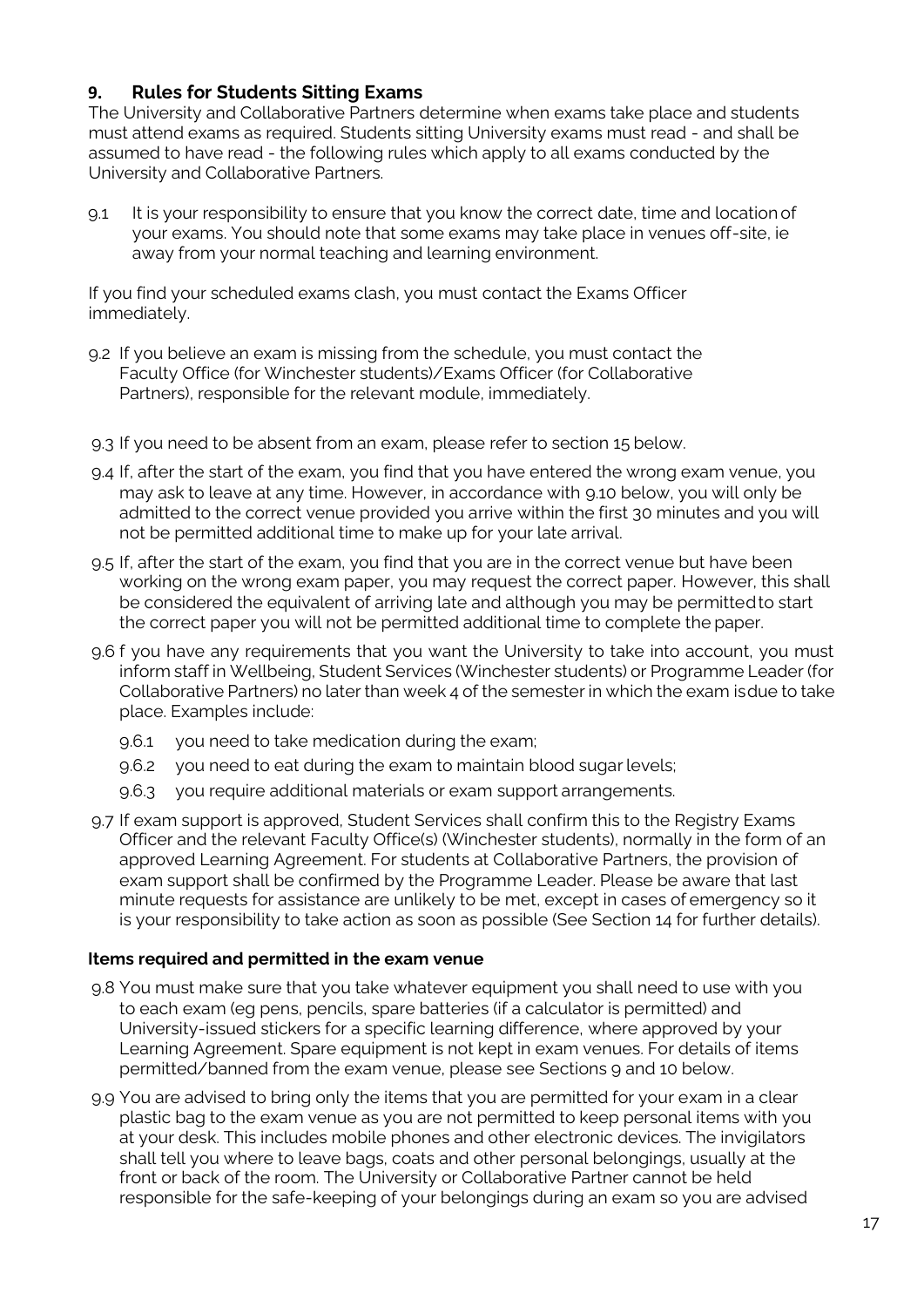to keep these items to a minimum.

#### **Before the start of the Exam**

- 9.10 You should arrive no later than 15 minutes before the scheduled start time of the exam so that everyone can be seated and instructions given before the exam starts shall not be allowed to enter an exam room after the exam has been in progress for 30 minutes. No extra time shall be allowed to compensate for late arrival.
- 9.11 Exam conditions apply as soon as students enter the venue. Put your personal belongings, including mobile phones, smart watch, bags, cases, coats at the front or back of the room, as directed by the invigilators, and then move quickly and quietly to one of the seats allocated for your exam. If you wish to wear hats, scarves or other head coverings during the exam then you will be asked to show the Invigilator that they are not covering any earpieces or hidden electronic devices. You may request that this check is carried out by an Invigilator of the same gender as yourself away from the main venue, if you prefer.
- 9.12 You must take your Student Identification (ID) Card to each exam and place it on your desk together with the materials you require for your exam. An invigilator shall check Student ID Cards against the attendance slip, completed by you, during the exam. If you have forgotten to bring your Student ID Card, another form of photo ID shall suffice. If you do not have a form of photo ID, then the invigilators shall verify your identity against University electronic records. If the Invigilator is unable to verify your identity due to head coverings or other clothing partly concealing your face then you may be asked to temporarily remove them so that the ID check can be performed. You may request that this check is carried out by an Invigilator of the same gender as yourself away from the main venue, if you prefer.
- 9.13 Check the front page (rubric) only of the exam question paper to confirm that it is the correct paper and ensure you read the instructions. (See paragraphs 8.5 – 8.7 above for details of what happens if you discover you find you are sitting the wrong paper afterthe exam has started)
- 9.14 Once seated in the exam venue, if you wish to attract the attention of an invigilatorduring an exam you should do so by raising your hand and keeping it raised until the invigilator comes to your desk.
- 9.15 During exams, you must obey all instructions given by the invigilators and listen carefully to announcements regarding any corrections or clarifications to your exam question paper. If you cannot hear what is being said or if you do not understand what is being said, raise your hand and when the invigilator comes to your desk, you may request advice.

## **Once the Exam has officially started:**

- 9.16 Carefully read the exam question paper. Note important instructions such as answering parts in separate books. Check that you have all the pages, attachments, formulae sheets and case studies for the exam, as indicated on the paper. Raise your hand if you have any questions about the instructions or requirements for the exam.
- 9.17 You must clearly identify your work by completing your personal details, including full name and your Student ID number, on all stationery as directed. All items forming part of your work must be attached together securely (with the treasury tags provided) unless instructed otherwise by the invigilator or the instructions on the exam question paper.
- 9.18 Exams will be marked anonymously: in these cases, clearinstructions shall be given directing you to provide your Student ID Number only.
- 9.19 You must write your answers in ink, unless directed otherwise.
- 9.20 You must write your answers legibly and ensure that your answers are clearly numbered. Please refer to section 11 below regarding the procedures for dealing with illegible scripts.
- 9.21 Rough work and all calculations must be written on the stationery provided in the exam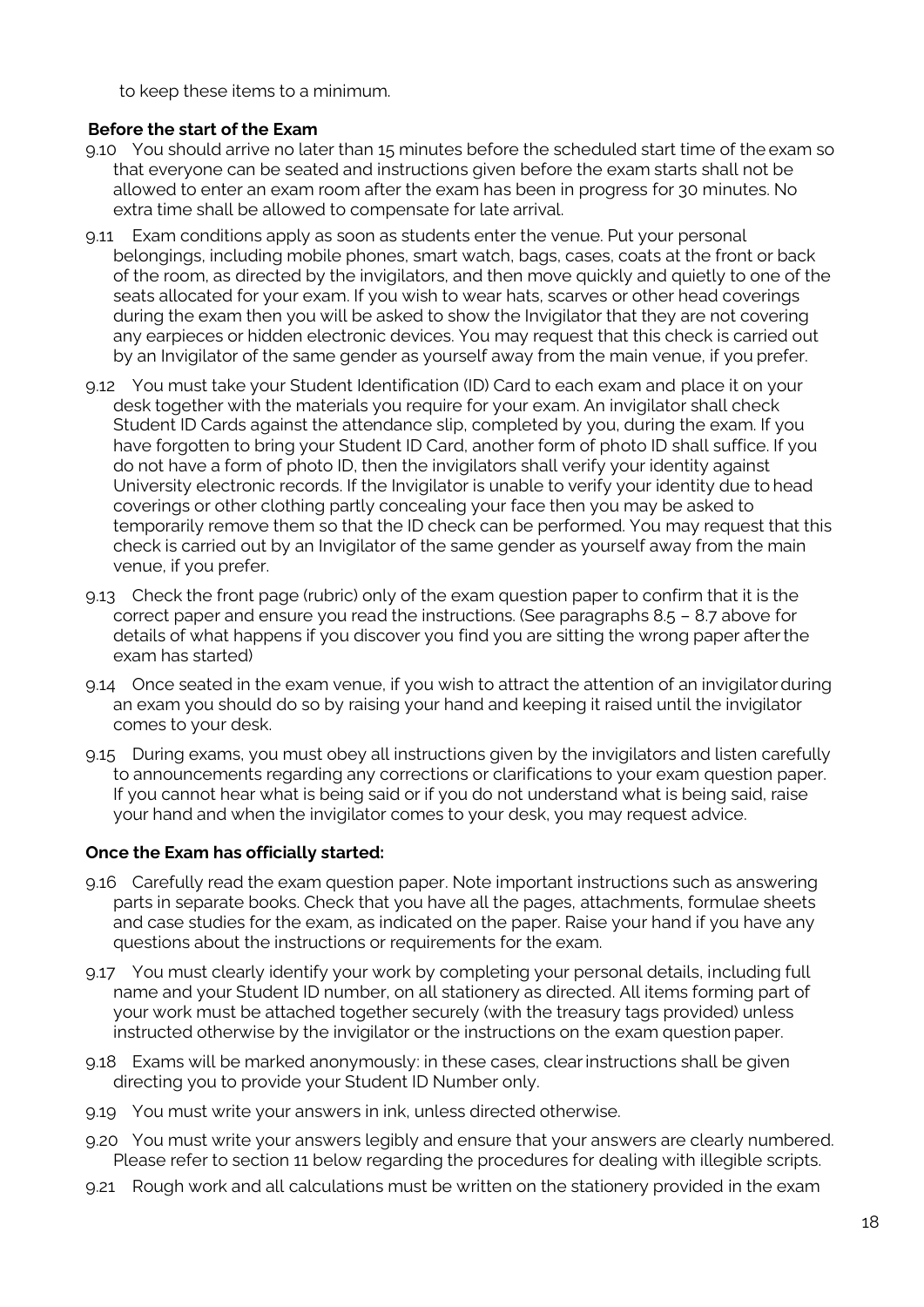andshould be crossed through if it does not form part of the answer to the question being attempted.

- 9.22 You must not tear out pages or parts of pages of answer books. If you do not wish something you have written to be marked, simply cross through the text.
- 9.23 You should comply with the instructions in the rubric of the exam paper. If you attempt more questions than required by the rubric, the answers shall be marked in the order recorded on the exam script cover sheet until the terms of the rubric have been fulfilled. (If you do not complete the coversheet the marker shall take the order in which the questions are presented.) This may result in some work not being marked.
- 9.24 If you have a query about a question in your paper, and your invigilator is unable to get an answer for you, state your assumption on your exam script and answer accordingly.
- 9.25 You must not communicate in any way with another student during the exam and you must not disturb any other student(s).
- 9.26 You should inform the invigilator about any outside factor (eg distracting noise) which disturbs you during the exam. If you wish the matter to be taken into consideration for extenuating circumstances or simply to lodge a complaint, you must email the details to the Programme Leader within 5 working days of the exam.
- 9.27 If you require supplementary material (eg further stationery) raise your hand andan invigilator shall assist you.
- 9.28 Students who required to use a PC or equivalent shall be responsible for ensuringthat the Autosave function is active and they regularly save their work.

#### **Leaving the exam venue**

- 9.29 You must not leave your exam desk during an exam, except with the permission of an invigilator.
- 9.30 If you become unwell during the exam, raise your hand and an invigilator shall assist you.
- 9.31 If you need the toilet, you must raise your hand and the invigilator shall escort you out of the room. No extra time is allowed for toilet visits. Even while you are absent from the exam room, you must remain under exam conditions at all times (ie no talking, smoking).
- 9.32 You may not leave the exam room during either the first 45 minutes or final 15 minutes of an exam (except in the cases of 8.5, 8.32 and 8.33 above). This means that no student shall normally be permitted to leave a one-hour exam early.
- 9.33 If your exam is longer than one hour and you finish your exam early and you wish to leave, raise your hand. The invigilator shall confirm that you have completed the cover sheet and shall then collect your exam materials and may permit you to leave. Once you have handed your completed script to an invigilator and have left the exam room, you shall not be re-admitted under any circumstances.
- 9.34 You must stop work when instructed to do so by the invigilator.
- 9.35 At the end of the exam, silence must be observed until the scripts of all students in the exam room have been collected by the invigilators. You must not leave your desk until the Lead Invigilator announces that you may do so.
- 9.36 You may take away the exam question paper, unless this is specifically prohibited in the instructions. But you must not take any other item of exam stationery from an exam room, whether used or not.

Whether you leave the room early or at the end of the exam, please leave the venue quietly, as others, including students with extra time may still be completing theirexam and shall be distracted by your noise. No talking is permitted until you are well outside the building and away from all exam venues.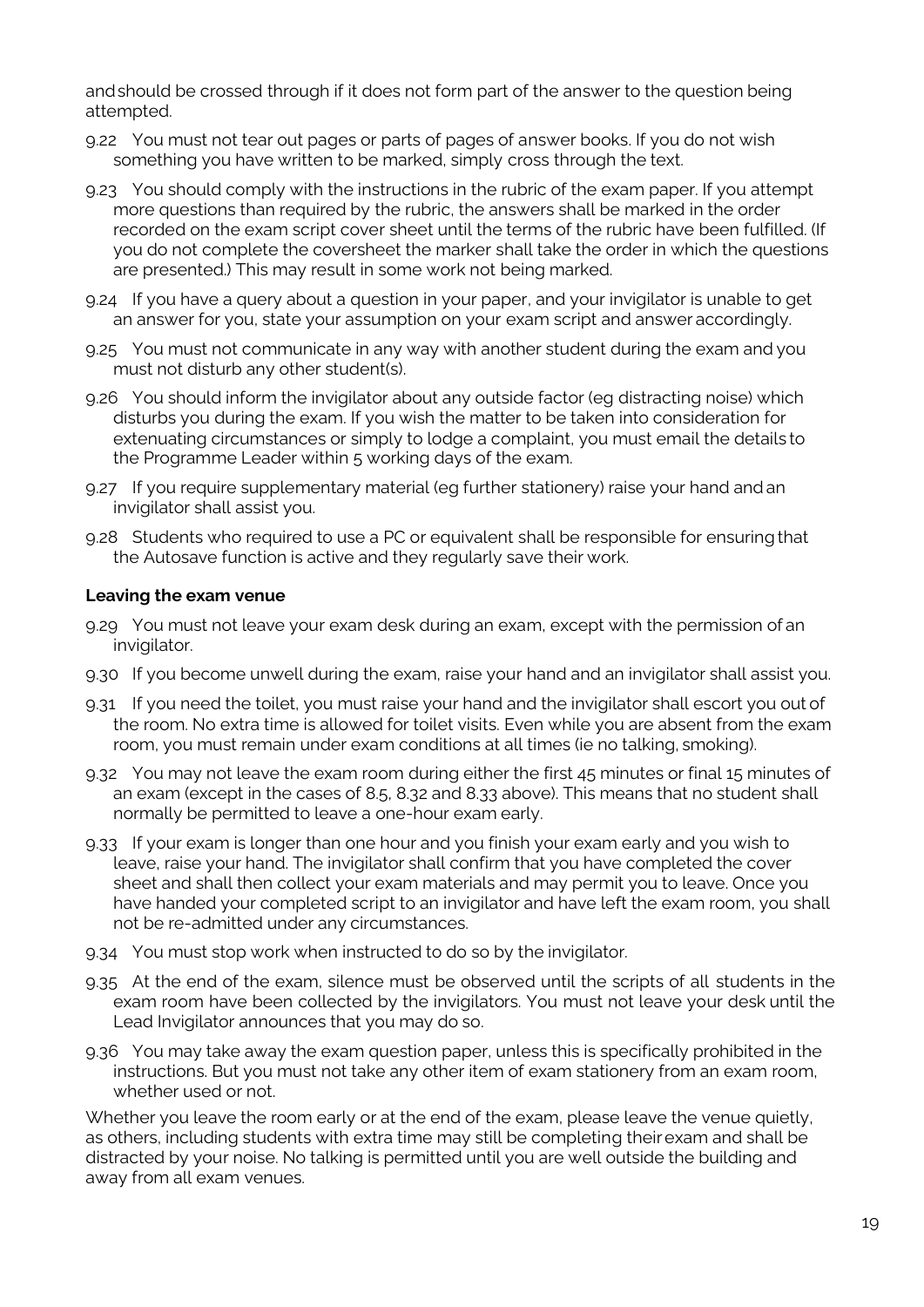#### **In case of emergency and/or evacuation**

9.37 In the event of an emergency at the venue remain quietly seated. Listen to instructions from the invigilators. If the venue is evacuated, leave quickly and quietly in an orderly fashion and assemble at the designated assembly point outside. All exam materials and personal belongings must be left in the exam venue. You must not communicate with any other student during the emergency as you shall still be under exam conditions unless the Lead Invigilator confirms otherwise.

#### **Academic Integrity and Academic Misconduct**

- 9.38 You are required to maintain standards of academic integrity during your exams: this means acting with honesty to fulfil the requirements set for academic work. Any attempt to gain improper advantage in any assessment by infringement of the University's Regulations, or any attempt to assist another student to gain improper advantage constitutes academic misconduct and shall be addressed through the *Academic Misconduct Policy*.
- 9.39 Breaking any of the *Exam Regulations* may constitute academic misconduct.
- 9.40 If you believe that you are witnessing an instance of academic misconduct amongst other students (eg a student using unauthorised notes or students talking or passing notes to each other) during the course of an exam, you must inform the Lead Invigilator immediately. You should raise your hand and ask to leave the room with the Invigilator, where you should explain the circumstances, after which you shall be permitted to return to your desk. The invigilator shall then take appropriate action. This may include permitting you additional time to make up for time lost while reporting the incident.
- 9.41 If you believe you have knowledge of an instance of academic misconduct, including any breach of these *Exam Regulations*, in advance of an exam, you should inform the Exams Officer at the earliest opportunity.

*Please refer to the Academic Misconduct Policy for further details.*

## <span id="page-22-0"></span>**10. Permissible and Non-Permissible items**

## <span id="page-22-1"></span>**Permissible items**

10.1 You are permitted to have the following items at your exam desk:

- 10.1.1 your University of Winchester Student Identity Card<sup>2</sup>, which must be placed on the desk such that it is visible to the invigilators;
- 10.1.2 pens and pencils, erasers, rulers in a clear plastic bag;
- 10.1.3 an unbreakable bottle of water (not fizzy);
- 10.1.4 a watch this must be placed on the edge of your desk with your ID card. Some types of watches are not permissible please see 9.6 below for non-permitted items)
- 10.1.5 University issued stickers (for students who have a specific learning difference)

Any other food material shall only be permitted if formal approval has been granted in advance by Student Services (see Section 14 for further details).

- 10.2 You are permitted to have the following items at your exam desk only if specified in the instructions given on the cover sheet of the exam question paper:
	- 10.2.1 calculators and spare batteries (as specified in paragraphs 10.5 a) f) below)

<sup>&</sup>lt;sup>2</sup> Or equivalent for Collaborative Partners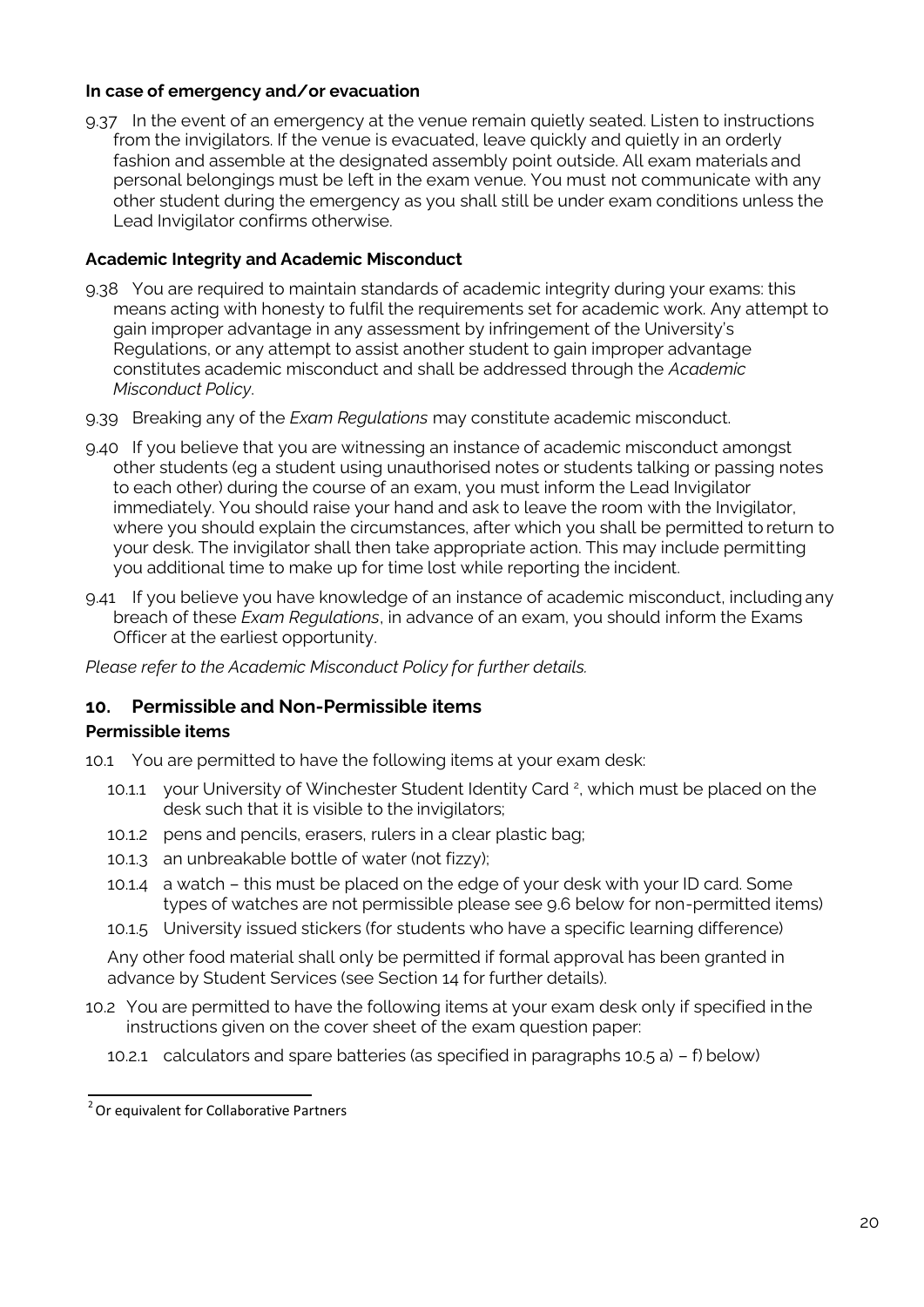- 10.2.2 data tables, case studies, texts or other textual aids (the instructions shall specify whether these materials should be 'clean' of any annotations or not);
- 10.2.3 geometry equipment (eg set square, compass).
- 10.3 If you have additional needs or a disability you may take additional materials/equipment into the Exam Room, provided these are specified in an approved Learning Agreement.
- 10.4 Only students, who have requested and been granted formal approval (according to Section 10.7 of these Regulations), are permitted to take a dictionary to an exam desk, unless their use is specifically allowed in the instructions on the exam questionpaper.
- 10.5 All permitted items must be placed on the exam desk at the start of the exam. Once they are no longer required, they may be placed on the floor under your exam desk. (See also paragraph 10.5 below.)

#### <span id="page-23-0"></span>**Non-Permissible items**

- 10.6 You are not allowed to take to an exam desk (even in pockets):
- 10.6.1 any printed or hand-written materials/books that are not specified in the Instructions on the cover sheet of the exam question paper (including dictionaries – unless approved in accordance with Section 10.16 below);
- 10.6.2 electronic or magnetic information storage devices, computers, mobile devices, mobile phones, pagers, smart watches, fitness trackers capable of receiving data communications or any other electronic communication equipment.<sup>3</sup>
- 10.7 If you have any of the above items with you, they must be left in bags at the front/back of the exam room, as directed by the invigilators, and all electrical devices must be switched off for the duration of the exam.
- 10.8 If you are subsequently found to have any of the items listed in 9.6 a) and b) above on your person or at your exam desk after the start of the exam, action shall be taken in accordance with the *Academic Misconduct Policy*. If you discover that you have inadvertently brought a non-permitted item to your desk, please inform the invigilator immediately and allow them to remove the item for the duration of the exam. A note of the incident and the circumstances shall be recorded and it is less likely that further action shall be taken in accordance with the *Academic Misconduct Policy* than if the item is detected by an invigilator.
- 10.9 If you fail to switch off any device listed in 9.6 b) above and it subsequently creates a disturbance, action shall be taken in accordance with the *Student Disciplinary Regulations*.

# <span id="page-23-1"></span>**11. Use of Aids in Exams**

- 11.1 The Module Tutor is responsible for ensuring that all students are aware of the aids they may or may not bring into an exam room and that the details are included in the instructions on the cover sheet of the exam question paper. This should include details of texts or other printed materials (to be specified as clean or otherwise) and electrical or electronic devices. In the absence of an explicit statement in the rubric on the exam question paper, it shall be assumed that no aids or texts may be used.
- 11.2The Module Tutor's decision shall also apply to modules being delivered at collaborative institutions.
- 11.3In exceptional circumstances, the above provisions may be waived or amended for individual students, in accordance with their approved Learning Agreement (see Section 14).

 $3$ The University shall provide a clock in each exam room which can be clearly seen by students so watches or similar are not required.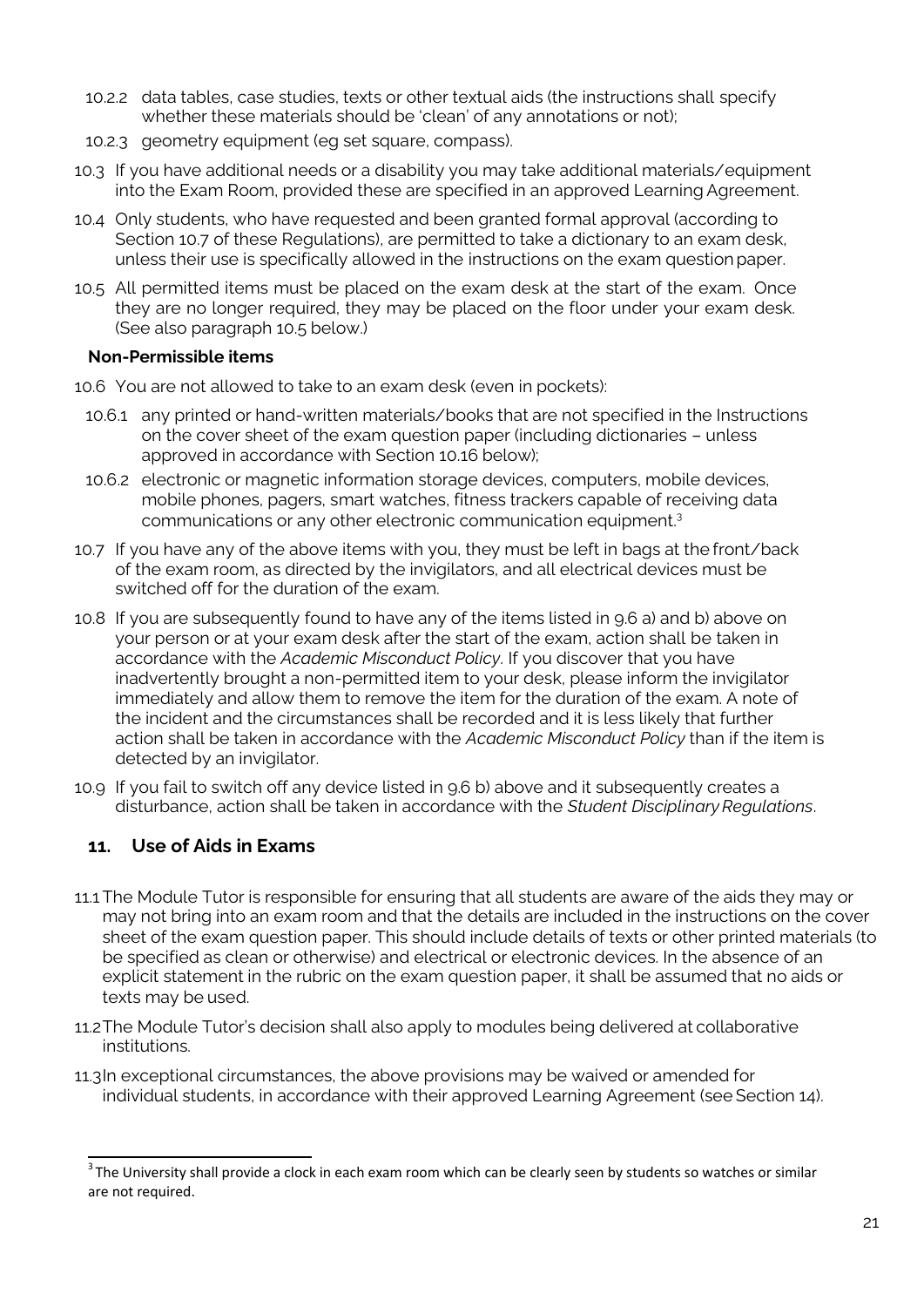- 11.4Any student found using an unauthorised electronic or textual aid shall be reported as specified in Section 12.
- 11.5Students may not retrieve items from their bags after the exam has started even ifthese items are permitted by the exam rubric.

## <span id="page-24-0"></span>**Calculators**

- 11.6 All calculators authorised for use in exams must be:
	- 11.6.1 non-programmable (other than as allowed for in paragraph 9.2 d) above);
	- 11.6.2 not capable of storing text, nor of displaying text other than as built-in error messages;
	- 11.6.3battery or solar operated;
	- 11.6.4 silent;
	- 11.6.5not capable of transmitting or receiving data during the exam;
	- 11.6.6not capable of giving the student an unfair advantage of any kind.

## <span id="page-24-1"></span>**Dictionaries**

- 11.7Students whose first language is not English may apply to use an English language dictionary (ie a dictionary written entirely in English giving the meanings of English words in English) or a bilingual dictionary (ie a dictionary that translates their native language to English and vice versa) for an academic year using the application Form in Appendix Cof these Regulations. Subsequent applications may be made for in further years, if required.
- 11.8 In all cases, the dictionaries must:
	- 11.8.1 not have encyclopaedic information, ie explanatory information beyond the translation of the source word and the minimal etymological information commonly provided;
	- 11.8.2 be in paper form; electronic dictionaries shall not be permitted under any circumstances;
	- 11.8.3 be 'clean', ie there must be no annotations, hand-written notes on any page or any additional pieces of paper attached or enclosed.
- 11.9Once permission has been received to use a particular dictionary in a year of study, you must submit an individual request to the relevant Faculty Office, for each exam that you wish to use the dictionary for, at least four weeks in advance of the start of the exam period. Once approval has been given for a particular exam, this shall also automatically include approval for any subsequent resits should you fail the exam and be required to retake it at a later date.
- 11.10 The decision to approve the application to use a dictionary is at the discretion of the Programme Leader. The Programme Leader should only allow such dictionaries to be used when the use of the language itself is not being tested, whether English or another language.
- 11.11 If you are permitted the use of a dictionary, you shall ensure that the dictionary is kept 'clean' (ie there must be no annotations, hand-written notes or additional pieces of paper) and shall present the dictionary and Approval form to the invigilator at the start of the exam, so they may verify that the dictionary is permitted and 'clean'.
- 11.12 Any student found using a dictionary in an exam, other than as described in the above provisions, shall be reported as specified in Section 12.

# <span id="page-24-2"></span>**12. Illegible exam scripts**

12.1It is the student's responsibility to ensure that answers provided in exam scripts are legible and can be marked accordingly. Students who have poor handwriting shall not be given permission to take their exam on a computer, except in the case of a disability (see section 14 below). In cases where two markers find a substantial part of an examination script to be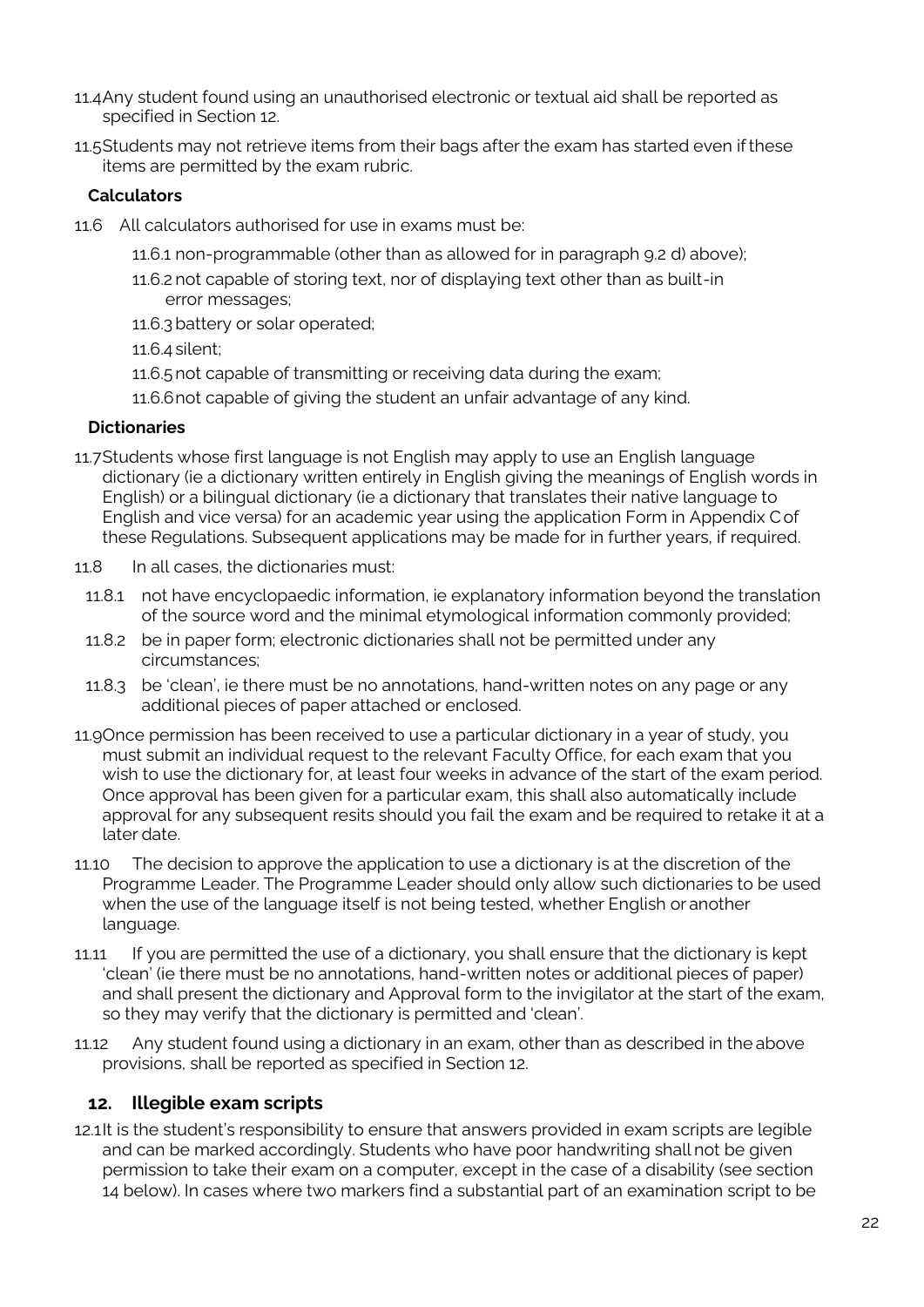illegible then the Programme Leader may choose to transcribe the script with associated cost being passed to the student.

- 12.2 In these instances, the student should be notified that they must meet with the Programme Leader for the purpose of transcribing the illegible script. The student must be advised that the object of attendance is only to transcribe the existing script and that the addition or omission of any material shall constitute academic misconduct. If the student is not available on site, they must bear the costs of any return travel to the University. Following transcription, the student must sign the transcript to confirm that it is a true copy of the original. A photocopy of the original script must be taken before it is given to the student and it should subsequently be compared with the transcription to ensure accuracy. The transcript along with the script should then be returned to the original marker.
- 12.3 It is up to each Programme Leader to make the appropriate transcription arrangements. Transcribers are normally postgraduate tutors, Faculty administrative staff ortranscribers recommended by Student Services or Registry.
- 12.4 Students shall normally be charged for this service. The fee shall normally be £5 per page up to a maximum of £30. Programme Leaders may decide not to mark the transcribed script until payment has been received.
- 12.5 Markers who feel that poor handwriting might be indicative of some disability, should refer the student to Student Services.
- 12.6 This Policy does not relate to students with disabilities who may have exam support approved for a scribe or transcription assistance arranged by Student Services in advance of the exam (see Section 14).

# <span id="page-25-0"></span>**13. Academic Misconduct Relating to Exams**

- 13.1The University takes an extremely serious view of any attempt to gain an unfair advantage in exams and allegations shall be investigated and penalties imposed according to the University's *Academic Misconduct Policy*. The scale of penalties imposed for those found to be guilty of an offence range from failure of an assessment/module/year of study to, in the worst-case scenario, termination of registration from the programme without any award or credit.
- 13.2 Examples of academic misconduct in an exam setting include:
	- collusion (working or attempting to work with another student);
	- copying from or communicating with another student;
	- falsifying experimental or other investigative results;
	- possessing unauthorised material(s) or aids at an exam desk;
	- seeking to obtain a copy of an exam question paper in advance of the time and date for its release;
	- obtaining a copy of the exam question paper in advance and/or circulating a copy of the exam question paper in advance;
	- personation (assuming the identity of another student or allowing someone elseto assume the identity of a student);
	- bribery and other forms of unethical conduct;
	- false declarations in order to receive special consideration, including requests for an extension/deferral and/or exemption from attendance/exams.

*Further details can be found in the Academic Misconduct Policy on the University website*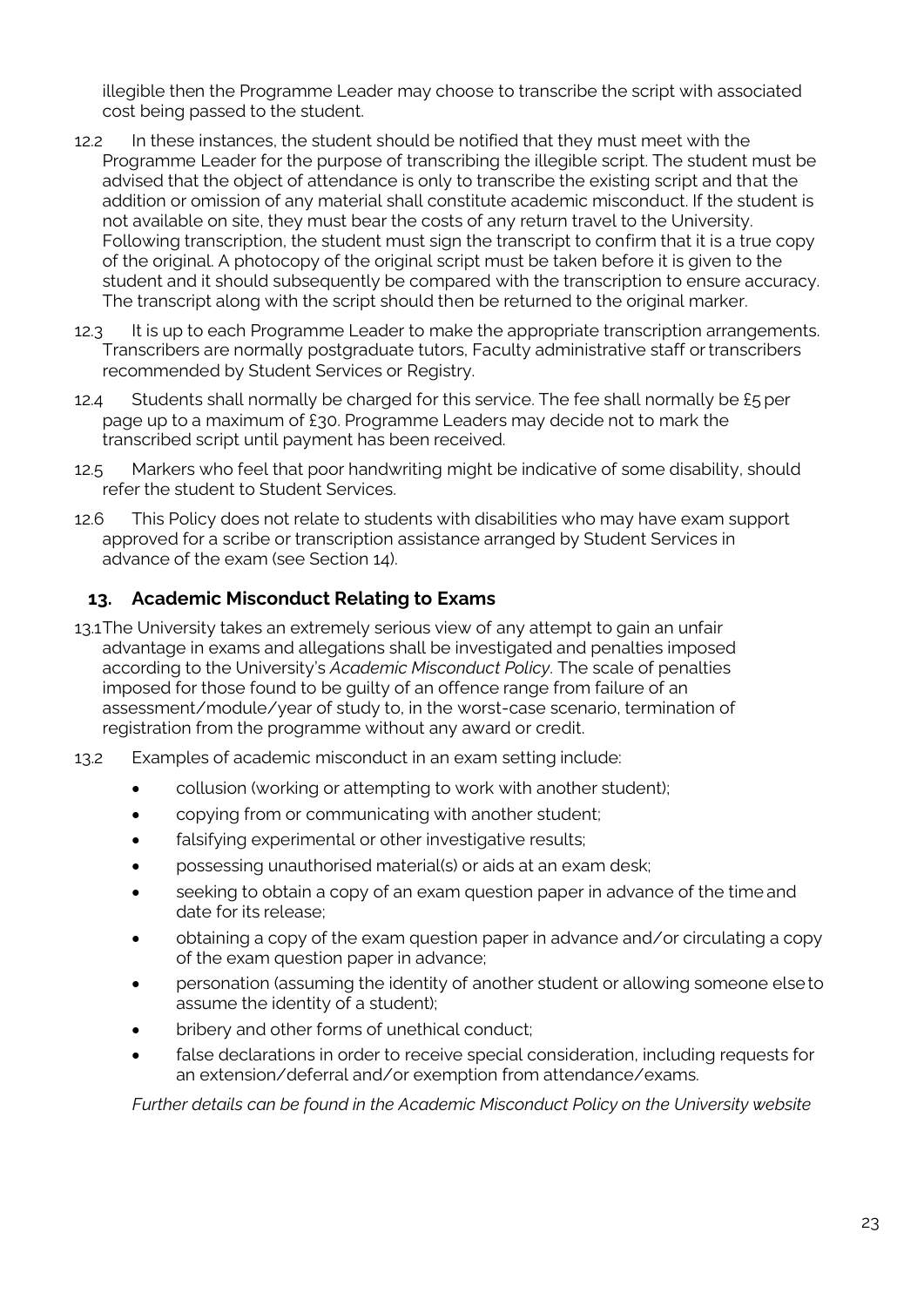- 13.3 The list above is not exhaustive and where the University deems an offence or attempted offence to fall within the above definition in 12.1 above, action shall be takenin accordance with the *Academic Misconduct Policy*.
- 13.4 Students are advised to familiarise themselves with all relevant Regulations and Policies available on the University website, under Freedom of information and shall be assumed to have done so.

## **If you do not fully understand anything in these** *Exam Regulations***, or any of the other related policies, procedures or regulations, please contact your Faculty Office, Programme Leader, Registry or the Students' Union for advice.**

# <span id="page-26-0"></span>**14. Action in the Event of Disruption to Public Transport**

- 14.1In all cases, the University shall endeavour to ensure that exams shall take place in accordance with the timetable provided by Registry regardless of possible disruption of transport services caused by industrial action, terrorist action, severe weather or other circumstances.
- 14.2 Students are responsible for ensuring that they present themselves at the exam room in good time and should, therefore, take steps to make alternative arrangements, as necessary.
- 14.3 In the event of disruption to public transport, the following action may be taken:
	- 14.3.1 where the dates of the disruption are known in advance, morning exams scheduled on those dates may start and finish 30 minutes later than scheduled. Any such notification shall be made via Canvas and the Announcements on the University Intranet Home page for Students and Staff<sup>4</sup>;
	- 14.3.2 the timings of afternoon and evening exams shall not be changed;
- 14.3.3 where a student arrives late as a result of unplanned or unexpected disruption, the invigilator shall note the time of their arrival on the attendance slip.
- 14.4 It is the responsibility of each student to ascertain whether there is disruption; if in any doubt, students should assume that the exam shall start as originally scheduled.
- 14.5 Staff marking exam papers shall not make allowances for students' shortage of time or any other effects arising from the disruption to public transport.
- 14.6 Students shall be admitted to an exam venue up to 30 minutes late of the exam start time (ie original or rescheduled time) in accordance with section 8.13 above. Students who arrive late may apply for extenuating circumstances to be taken into account in accordance with Section 15.3 below and the *Extenuating Circumstances Policy*.

# <span id="page-26-1"></span>**15. Arrangements for Students with Permanent or Temporary Disabilities**

- 15.1Exam support and alternative assessment methods may be arranged on an individual basis as a reasonable adjustment for students who may otherwise be disadvantaged by a temporary or permanent disability or additional need, provided that this does not compromise the validity of the assessment methods. Any alternative assessment method that is approved shall be capable of assessing the same learning outcomes by alternative means and capable of being implemented, within the provisions available to the University.
- 15.2 For centrally-organised exams, the Registry Exams Officer shall normally make the necessary arrangements detailed in the Learning Agreement.
- 15.3 For locally organised exams, the Programme Leader shall normally make the necessary arrangements detailed in the Learning Agreement.

<sup>&</sup>lt;sup>4</sup> Or the equivalent VLE used by Collaborative Partners.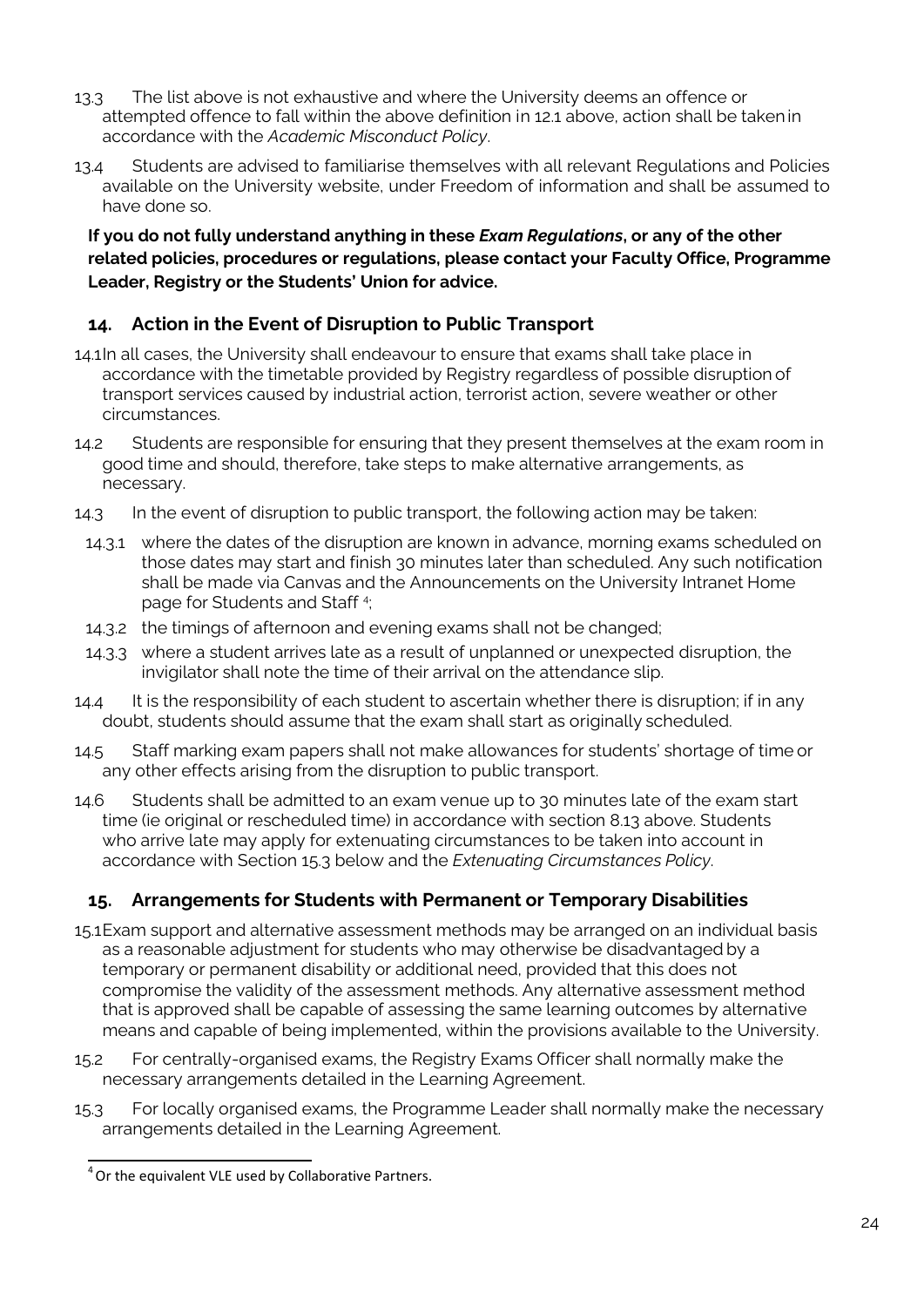## <span id="page-27-0"></span>**Identification of additional needs for permanent conditions**

- 15.4 The University encourages and welcomes students to disclose any disability or additional need at pre-entry, enrolment or during the period of their study. However, it is the student's responsibility to inform the University of any disability or additional need for which they wish to have exam support arrangements or alternative assessment methods.
- 15.5 In order to ensure consistency and equity of treatment, all requests for exam support or alternative assessments must be assessed and approved by the Wellbeing staff in Student Services. Wellbeing staff shall verify that evidence submitted is genuine. They shall also, where appropriate, liaise with the Programme Leader and Registry Exams Officer to ensure that any exam support and alternative assessment methods meet sector standards and can be translated into workable arrangements, which are capable of being implemented. A Learning Agreement shall then be drawn up and agreed with the student in each case.
- 15.6 Students should make their requests for exam support or alternative assessment methods for formal exams known to the Wellbeing staff in Student Services at the start of semester 1. Students should then work with a Wellbeing advisor to ensure that all stages in the application process are completed in time for a Learning Agreement to be drawn up and agreed in time to be implemented for the assessment period (normally three weeks prior to the assessment period.)

# <span id="page-27-1"></span>**Identification of additional needs for temporary or emergency conditions**

- 15.7 Where the student's disability is of a temporary nature or the result of an emergency (eg a broken bone that prevents or impairs the ability to write), exam support or alternative assessment methods should specify a time period for which such arrangements are valid (normally no longer than one exam period). However, the student may submit a request for the extension of these arrangements at the end of this period, provided that this is supported by appropriate evidence.
- 15.8 Once the Wellbeing staff have agreed the exam support or alternative assessment methods, a copy shall be forwarded to the student's Faculty Office(s) and Registry for consideration. Please note that staff shall do their best to accommodate requests made at short notice so that students are not disadvantaged but it is not possible to guarantee that they shall be met.

# <span id="page-27-2"></span>**16. Inability to Attend an Exam at the University**

- 16.1 Except in the context of an approved collaborative programme, students shall not be permitted to take exams at any location other than the University.
- 16.2 Students are advised to contact the University as early as possible if they have extenuating circumstances that will prevent them from attending an exam.
- 16.3 For non-urgent extenuating circumstances, such as a scheduled medical procedure/operation for the student or someone under their care or participation in national or international sporting events, students should submit an Extenuating Circumstances Request Form to their Faculty no later than three weeks before their first exam. Where the circumstances refer to religious observance commitments, please see paragraph 15.7 below.
- 16.4 Deferral requests for more urgent or last-minutes extenuating circumstances should be submitted as soon as possible – see paragraphs 15.5 – 6.

## <span id="page-27-3"></span>**Absence due to illness**

16.5 Students who are unable to attend an examination, due to illness or other good cause, a medical certificate or other documentary evidence must be submitted to the relevant Faculty Office before the examination, where possible, or no later than 5 working days after the examination has been held in accordance with the University's *Extenuating*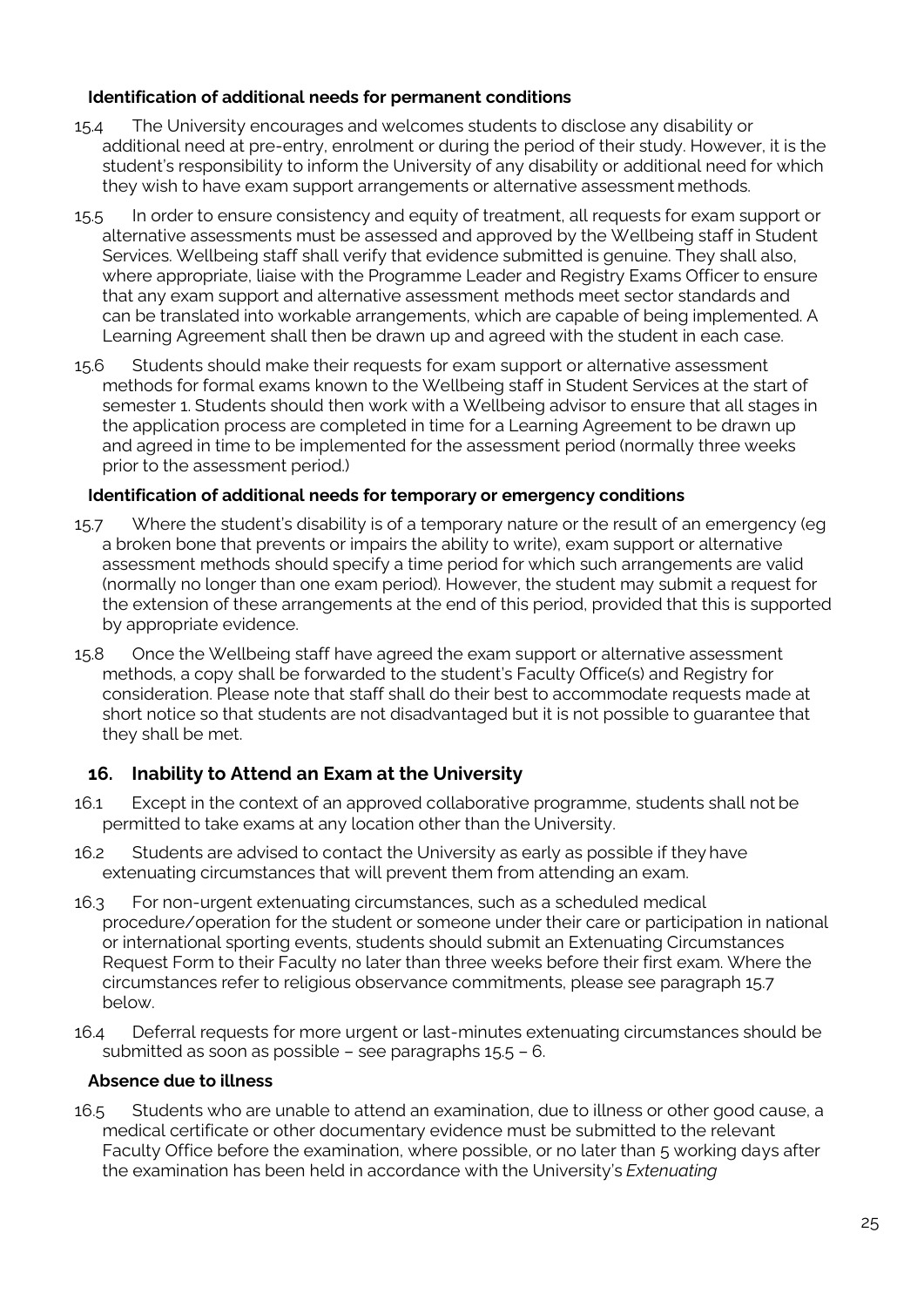*Circumstances Policy*. (For further information please refer to Section H2 of the *Academic Regulations for Taught Programmes*).

## <span id="page-28-0"></span>**Absence due to public transport disruption**

16.6 Students who are unable to attend an examination, due to unforeseen and unavoidable disruption to transport, must submit as evidence of such extenuating circumstances an explanation of the absence, together with a note of their term-time address and normal travel arrangements, and an account of the efforts made to overcome the difficulties plus evidence of the disruption (eg Traffic report (website or newspaper) or officialreport of traffic accident). Their arrival time shall be verified against the attendance slip, which is held by Registry. This evidence must be submitted to the relevant Faculty Office no later than 5 working days after the exam has been held, in accordance with the *Extenuating Circumstances Policy*.

## <span id="page-28-1"></span>**Absence due to religious observance commitments**

- 16.7 Students who require leave of absence from formal exams in order to meet their commitments for religious observance must apply in advance to Registry, using a procedure similar to that for students requesting individual arrangements because of a disability or medical condition (see section 14 above). The deadline for applications is Friday of week 4 of semester 2 and, if accepted, a timetable shall normally be produced that avoids the potential conflict.
- 16.8 With regard to Ramadan, the University has been advised that there is no requirement to defer exams. However, to help students perform at their best while fasting Registry shall, wherever possible, schedule centrally-organised exams in the morning for participating students who have informed the Registry Exams officer of this need by week 4 of semester 2. Likewise, Faculties shall, wherever possible, schedule locally-organised exams and practical assessments in the morning provided that students inform the Programme Administrator by week 4 of semester 2. When contacting Registry or the Programme Administrator, students simply need to send an email from their Unimail account, by the deadline above, stating that they will participating in Ramadan and asking if their exam or practical assessment could be timetabled in the morning, rather than the afternoon.
- 16.9 Students who require leave of absence for exams, organised by the Faculty in order to meet their commitments for religious observance should follow the procedures outlined in the *Extenuating Circumstances Policy*.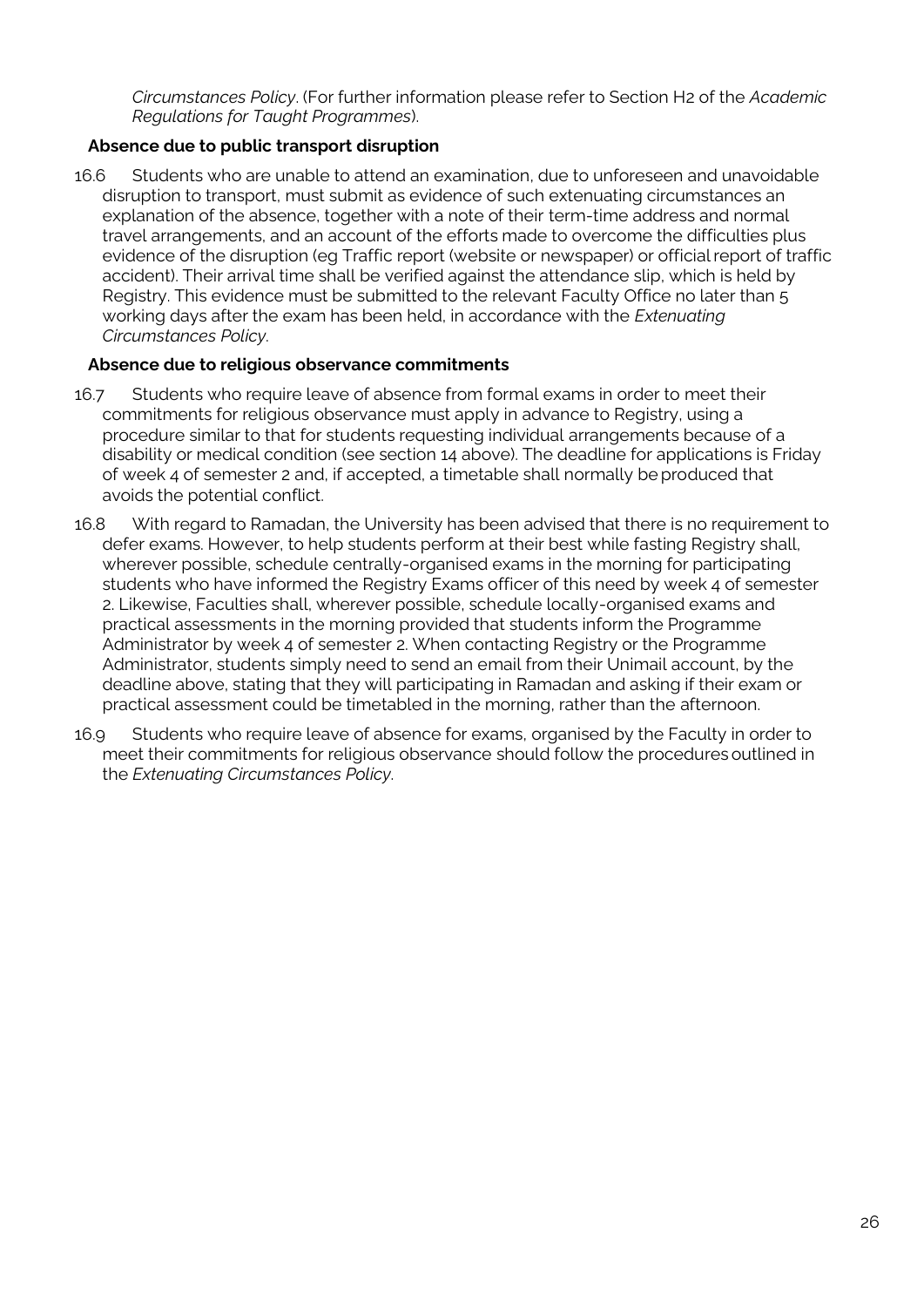# <span id="page-29-0"></span>**Appendix A Exam Question Cover Sheet: Guidance and Template**

Overleaf is the template for Exam Question Cover Sheets, which must be used for all formal exams for University of Winchester programmes and Collaborative Partners.

## <span id="page-29-1"></span>**Guidance for completing the Exam Question Paper and Cover Sheet**

Please enter the appropriate details for:

## **FACULTY/COLLABORATIVE PARTNER** (top right of the document)

#### <span id="page-29-2"></span>**MODULE CODE**

#### **MODULE TITLE**

**DURATION** (eg 1 HOUR 30 MINUTES; 2 HOURS)

The date and time for the exam should NOT appear on the exam paper.

#### **General Instructions**

• **Please check whether or not students may take the exam paper away with them at the end of the exam**. If students are NOT permitted to take the paper away with them, please amend the general instructions accordingly. '*You may NOT take the examination question paper or any other stationery from the examination room when you leave'.<sup>5</sup>*

#### **Specific Instructions - please include:**

- Instructions about how many questions should be attempted and from which sections
- Information concerning any additional items/aids which are permitted in the exam room (eg books, notes, case studies, pictures, calculators) Where notes or similar are permitted, please specify whether these must be 'clean', ie unannotated.

The exam question papers should be printed in black using Calibri 11 font.

All questions should be numbered.

If the Exam Question Paper is more than one page long, please ensure that the word **CONTINUED OVERLEAF** appears at the bottom of the page and that the word **FINAL PAGE**  appears at the bottom of the final page so that students know that they have reached the end of the paper (students sometimes forget to turn over pages due to stress in an exam situation).

 $5$ This amendment should be used for papers which you will not be 'publishing' to students as practice papers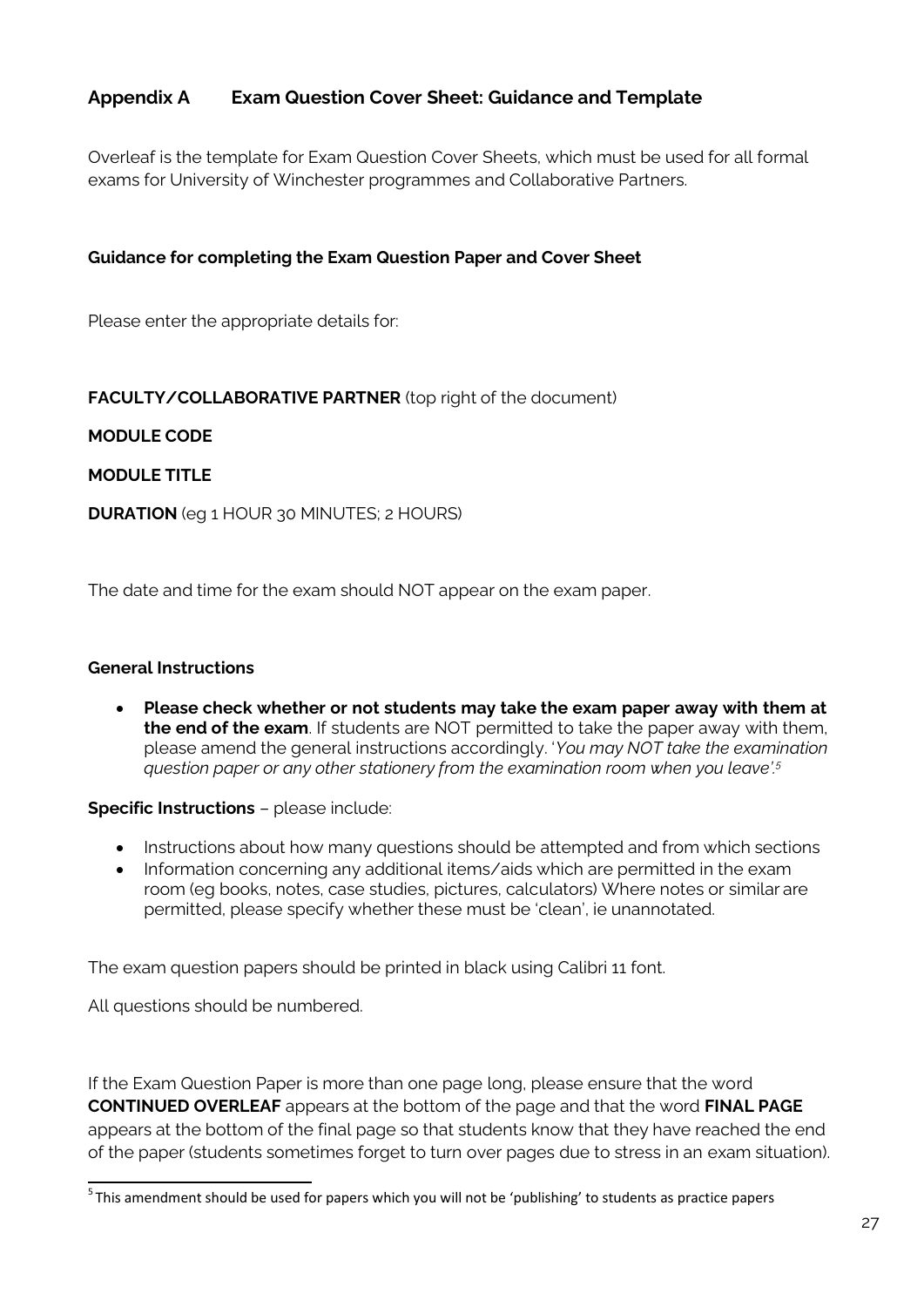On the first page of the Question Paper exam setters should include the module code, module title of the exam and also repeat any specific instructions given on the Cover Sheet so that the student is not obliged to keep turning over the Question Paper. Likewise, if you have specific instructions for different sections of the paper, it is advisable to repeat the relevant information at the start of each section.

Please ensure that the weighting of each question is noted on the coversheet and in the exam paper body. If all questions are equally weighted then please just include a statement to say 'all questions are of equal weighting'.

## **Multiple choice question papers**

- include a line or box for students to place their Student ID number and the Module Code on each page
- ensure there is a hole punch at the top left-hand corner so additional paper can be attached if necessary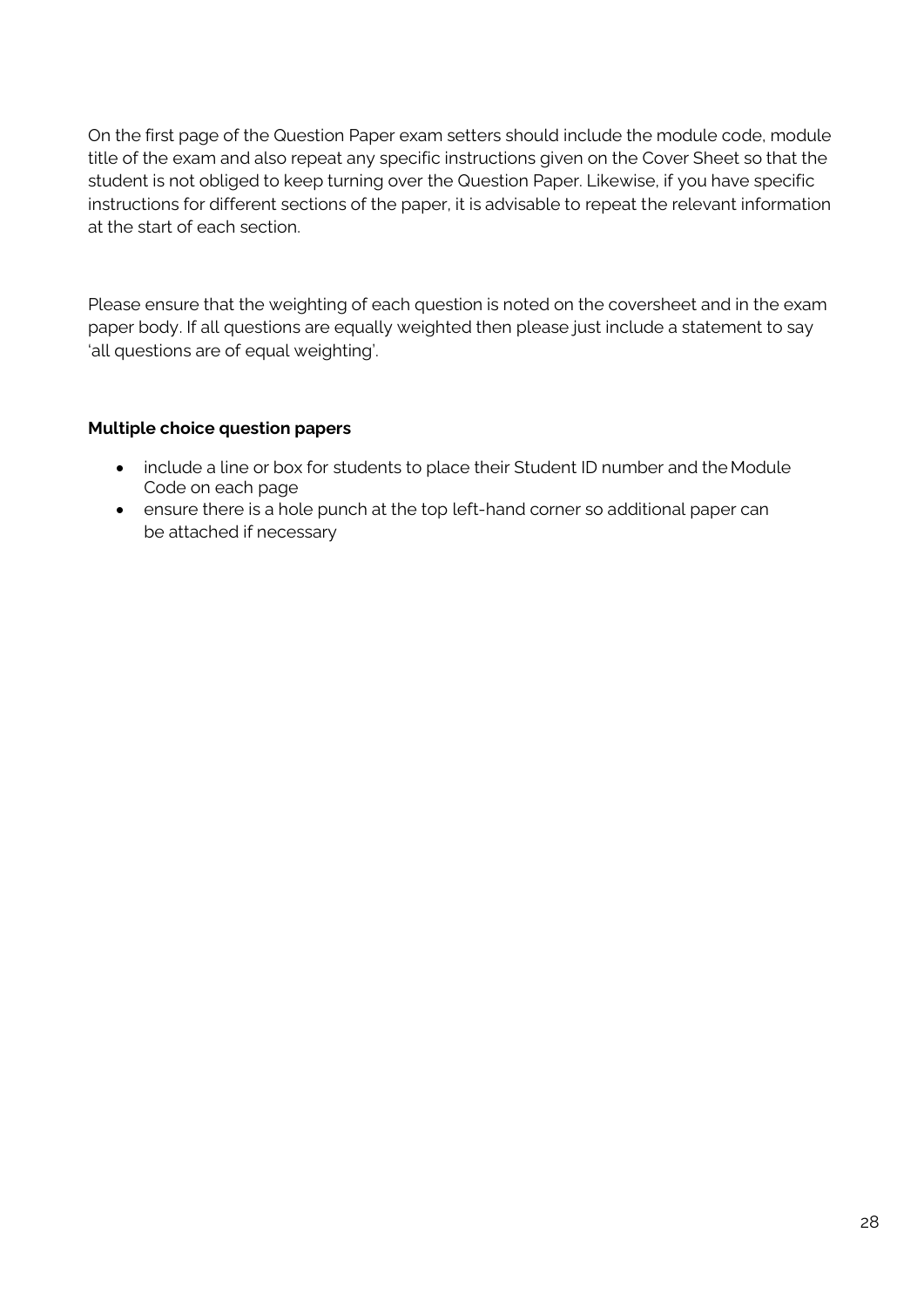

UNIVERSITY OF WINCHESTER

INSERT NAME OF FACULTY/COLLABORATIVE PARTNER

**EXAMINATION PAPER**

*INSERT MODULE CODE – MODULE TITLE*

*INSERT MONTH AND YEAR*

**DURATION –** *INSERT DURATION*

#### **INSTRUCTIONS**

#### **General Instructions:**

Do NOT turn over the cover page of this Question Paper until instructed to do by the Invigilator

Leave margins blank and write on both sides of the paper

Write your candidate number and the question number at the top of each page in the space provided

Start each question in a new booklet or on a new sheet

Do not leave the examination room until your script(s) have been collected

You may/may not take the examination question paper with you when you leave, unless advised otherwise. Do not remove any other examination stationery from the examination room

#### **Specific Instructions for this Exam Paper:**

Please include here:

- Instructions about how many questions should be attempted and from which sections
- Information concerning any additional items/aids which are permitted in the exam room (eg books, notes, case studies, pictures, calculators)
- Where notes or similar are permitted, please specify whether these must be 'clean', ie unannotated and whether they need to be submitted with the answer booklet at the end.
- Any other specific instructions for the invigilators to be aware of ie if you prefer for students to be provided with spare paper for rough working rather than using their answer booklet for rough work
- Please ensure that the weighting of each question is noted here and in the exam paper body. If all questions are equally weighted then please just include a statement to say 'all questions are of equal weighting'.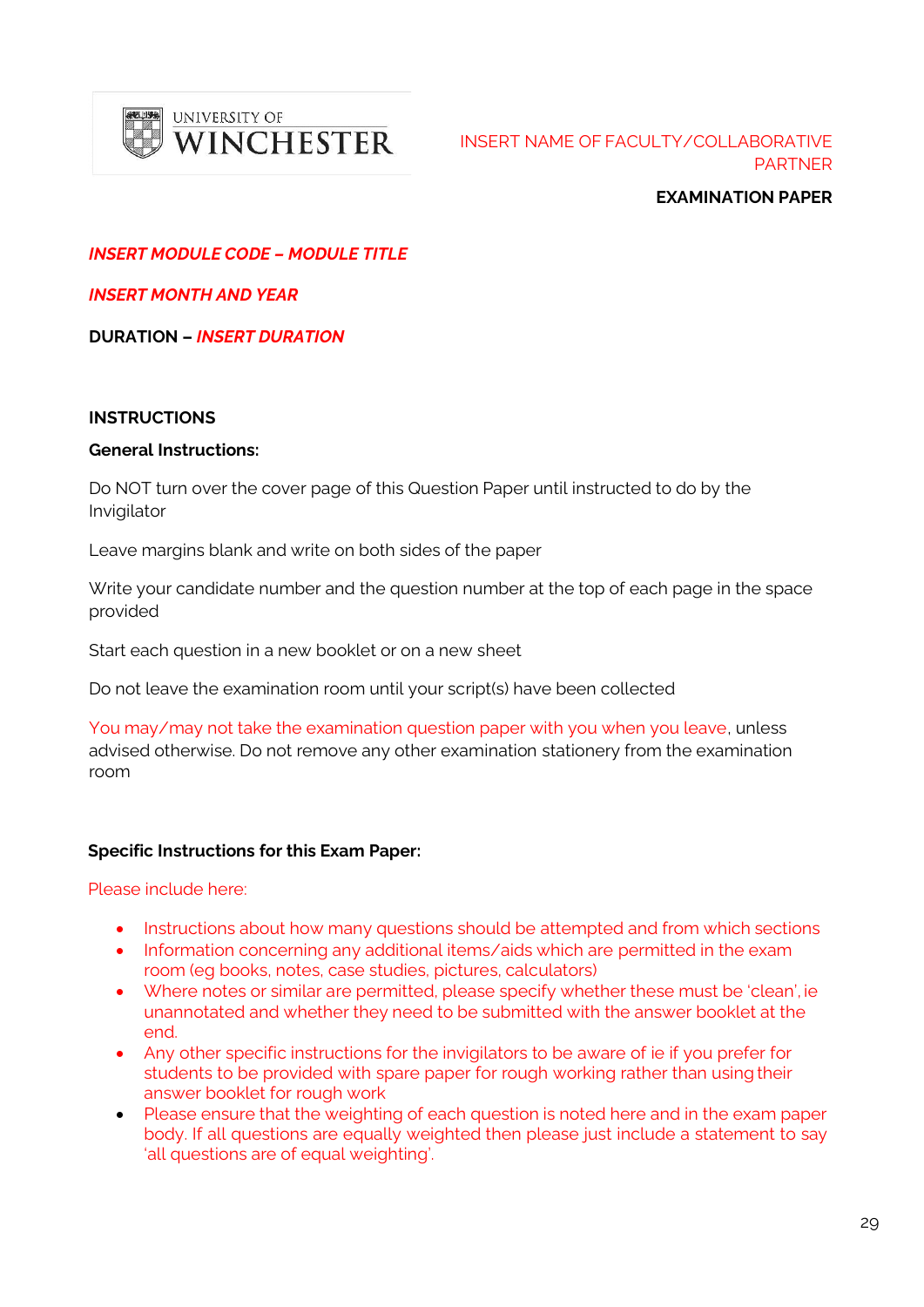<span id="page-32-0"></span>

| Appendix B          | Request to use a Bilingual or English Language Dictionary in |
|---------------------|--------------------------------------------------------------|
| <b>Examinations</b> |                                                              |

- **Students** you must complete Sections A and B for the academic year in which you wish to use a dictionary at least 4 weeks before the first exam. You must also complete Part 1 for each exam you shall be attending at least four weeks in advance.
	- you need to ensure that Faculty staff and Programme Leader(s) complete their sections at least 5 working days before the first exam takes place.
	- you must then take the completed form to each exam you attend, for which you have been given approval to bring a dictionary, and ensure that one of the invigilators signs Part 3. Approval shall include both the first sit and any subsequent resits, where required.

**Faculty staff** must complete section C.

(This may be the Programme/Module Leader or Programme Administrator)

**Programme Leaders** must complete Part 2 for each exam listed on the form that they 'own'.

(Programme Leaders may delegate this task to another member of staff)

**Invigilators** must complete Part 3 for each exam at which they verify that a dictionary is clean.

Parts A, B, and C need completing just once per exam period.

| Part A: Student details - For completion by the student |  |  |
|---------------------------------------------------------|--|--|
| Name                                                    |  |  |
| ID number                                               |  |  |
| Programme                                               |  |  |
| University email<br>address                             |  |  |

| Part B: Dictionary description - For completion by the student |  |  |
|----------------------------------------------------------------|--|--|
| Dictionary title in full                                       |  |  |
| Publisher                                                      |  |  |
| Date published                                                 |  |  |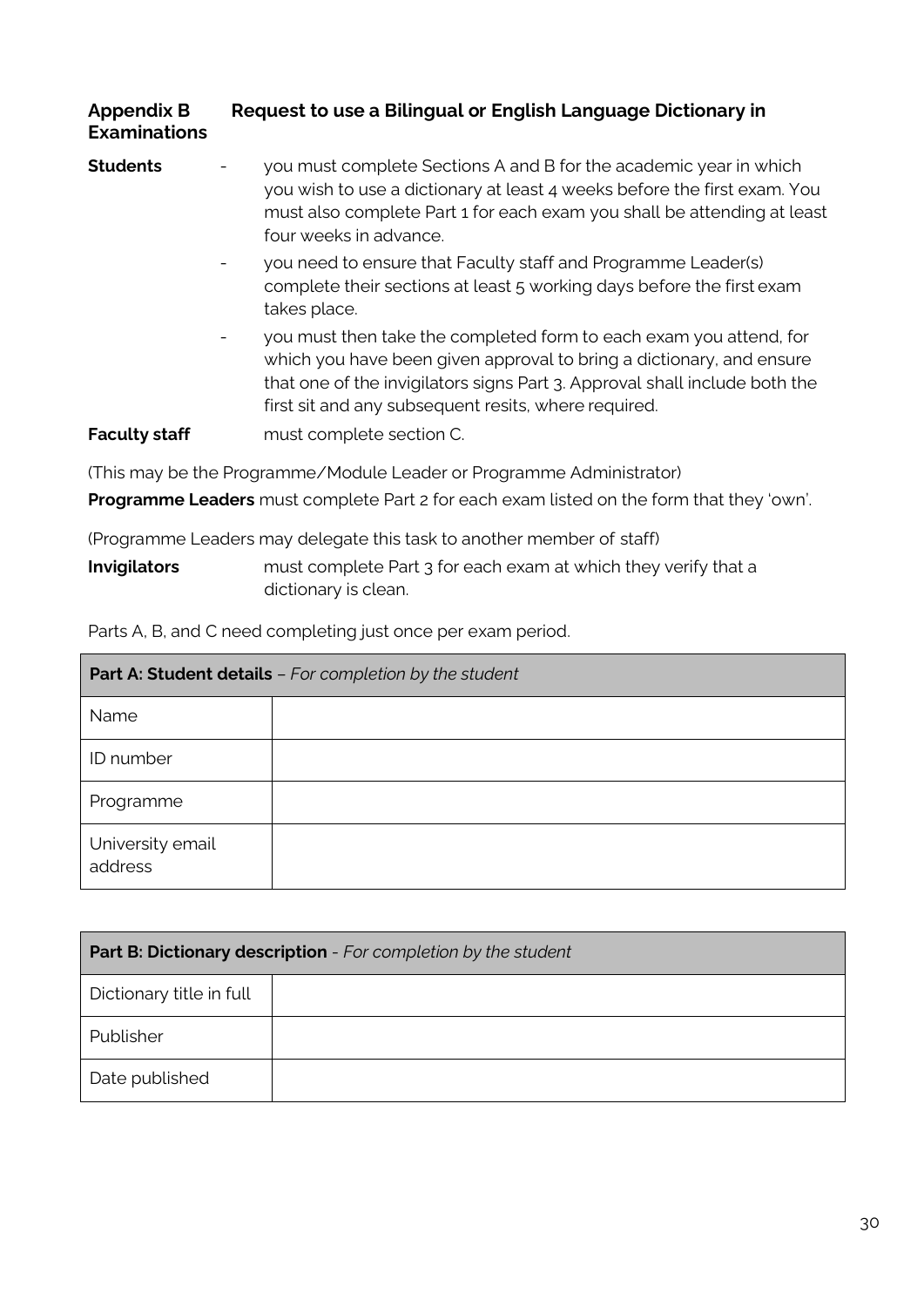# **Part C: Dictionary format check** - *For completion by the Faculty*

I confirm that the dictionary is only a translating Bilingual/English language dictionary **(please delete as appropriate)** which does not include encyclopaedic information and, that at the time of checking, there are no annotations other than the student's name and contact details.

| Name      | Date  |  |
|-----------|-------|--|
| Signature | Stamp |  |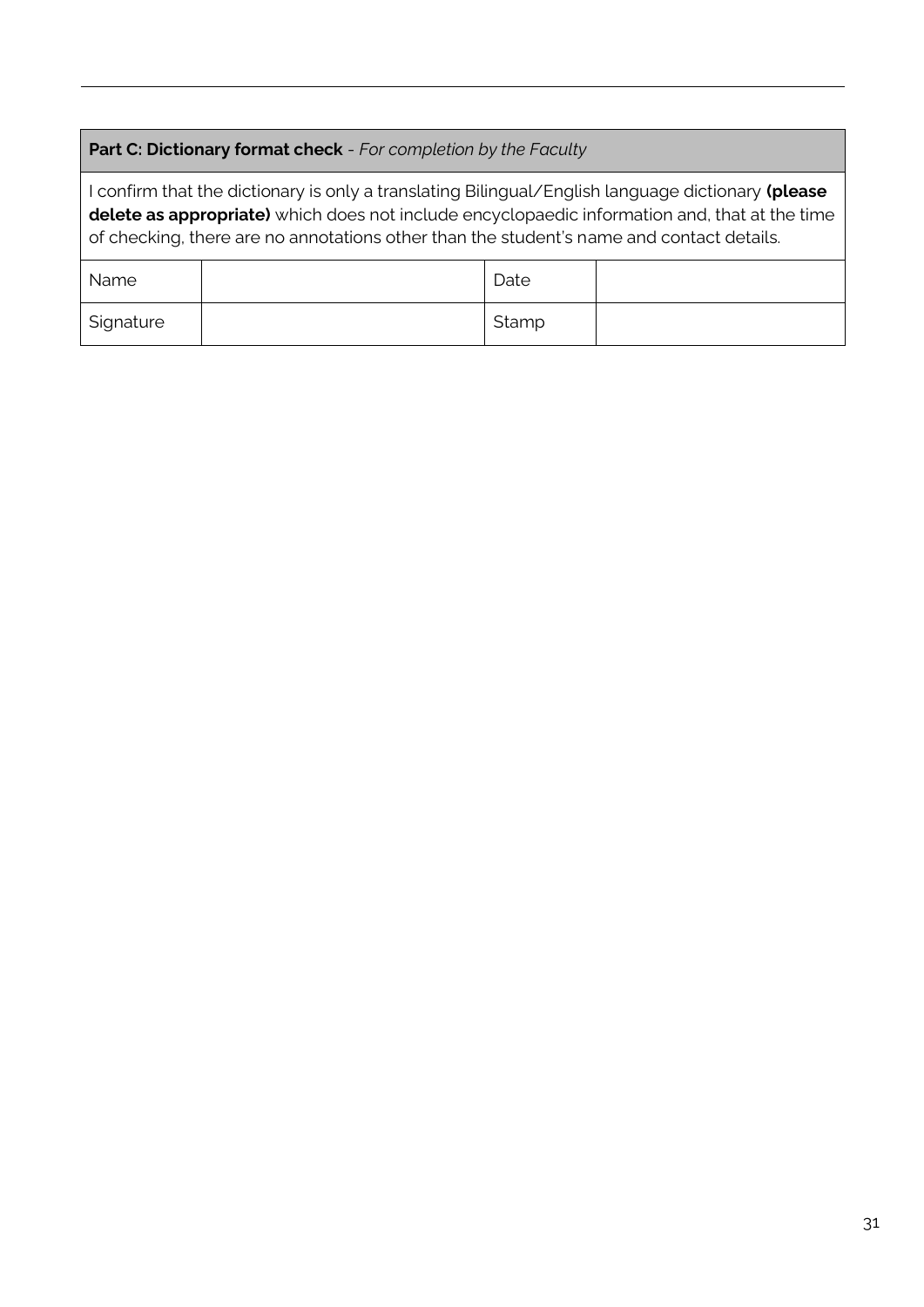# **Exam Details**

Parts 1, 2 and 3 need to be completed for each exam at which the student wishes to use the dictionary

| <b>Part 1: Exam details</b> - For completion by student                                                                                                                                               |  |                                                                                      |              |  |  |
|-------------------------------------------------------------------------------------------------------------------------------------------------------------------------------------------------------|--|--------------------------------------------------------------------------------------|--------------|--|--|
| Module<br>Code/Title                                                                                                                                                                                  |  |                                                                                      |              |  |  |
|                                                                                                                                                                                                       |  | Part 2: Dictionary requirement confirmation - For completion by the Programme Leader |              |  |  |
| I confirm this student may use the dictionary in Section B above during this exam and any<br>resits, should the student be required to retake the exam.                                               |  |                                                                                      |              |  |  |
| Name                                                                                                                                                                                                  |  |                                                                                      |              |  |  |
| Signature                                                                                                                                                                                             |  | Date                                                                                 |              |  |  |
| Part 3: Clean dictionary confirmation - For completion by an invigilator                                                                                                                              |  |                                                                                      |              |  |  |
| I confirm that at the start of the exam there are no annotations or other inserted material other<br>than the student's name and contact details and that it is the one identified in Section B above |  |                                                                                      |              |  |  |
| Name                                                                                                                                                                                                  |  |                                                                                      | Name         |  |  |
| Signature                                                                                                                                                                                             |  |                                                                                      | Signature    |  |  |
| Date $(1st$<br>sit)                                                                                                                                                                                   |  |                                                                                      | Date (resit) |  |  |

# **Exam Details**

Parts 1, 2 and 3 need to be completed for each exam at which the student wishes to use the dictionary.

|                                                                                                                                                         | Part 1: Exam details - For completion by student |  |  |
|---------------------------------------------------------------------------------------------------------------------------------------------------------|--------------------------------------------------|--|--|
| Module<br>Code/Title                                                                                                                                    |                                                  |  |  |
| <b>Part 2: Dictionary requirement confirmation</b> - For completion by the <b>Programme Leader</b>                                                      |                                                  |  |  |
| I confirm this student may use the dictionary in Section B above during this exam and any<br>resits, should the student be required to retake the exam. |                                                  |  |  |
| <b>Name</b>                                                                                                                                             |                                                  |  |  |
| Signature                                                                                                                                               | Date                                             |  |  |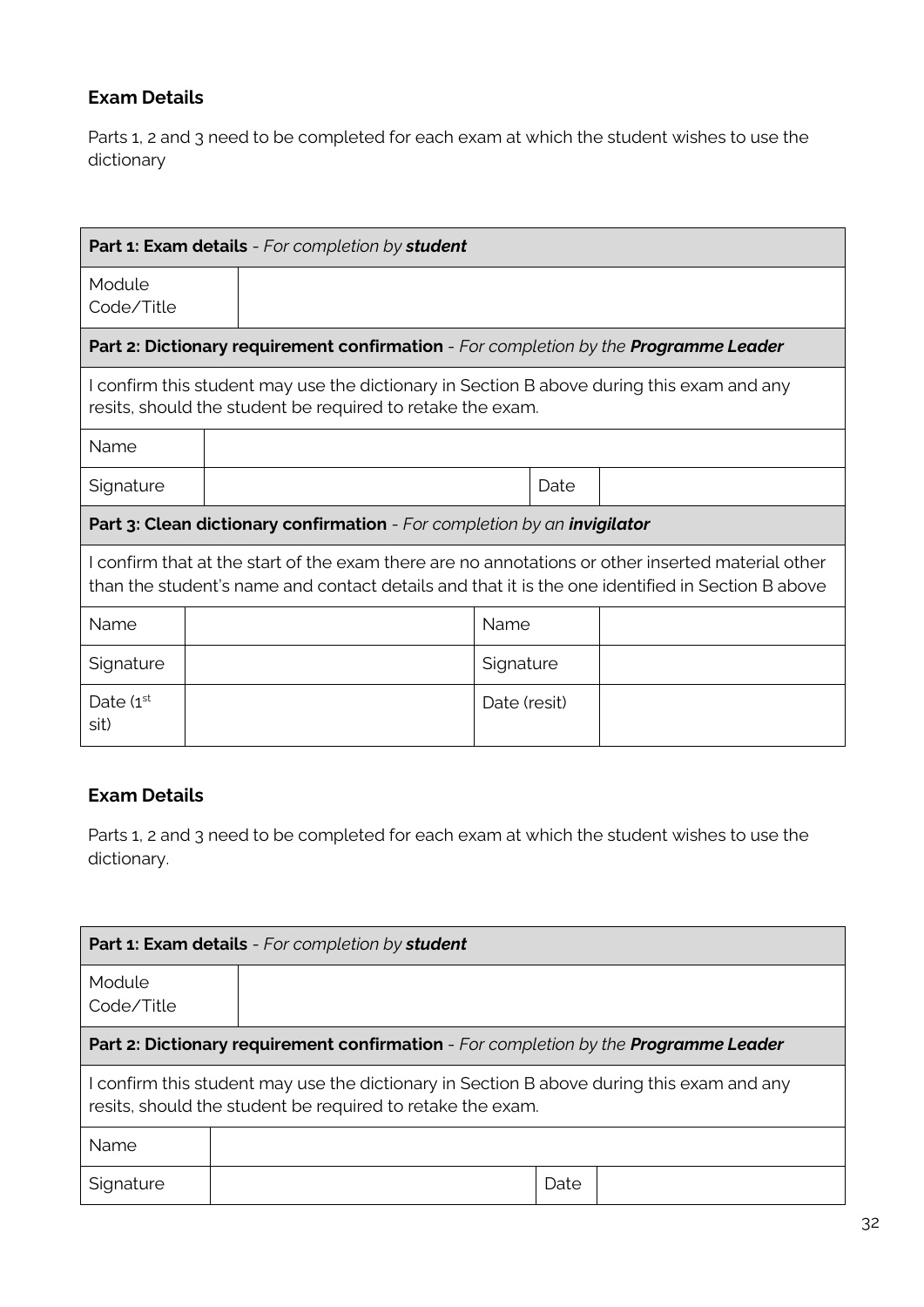# **Part 3: Clean dictionary confirmation** - *For completion by an invigilator*

| I confirm that at the start of the exam there are no annotations or other inserted material other<br>than the student's name and contact details and that it is the one identified in Section B above |  |              |  |
|-------------------------------------------------------------------------------------------------------------------------------------------------------------------------------------------------------|--|--------------|--|
| Name                                                                                                                                                                                                  |  | Name         |  |
| Signature                                                                                                                                                                                             |  | Signature    |  |
| Date $(1st$<br>sit)                                                                                                                                                                                   |  | Date (resit) |  |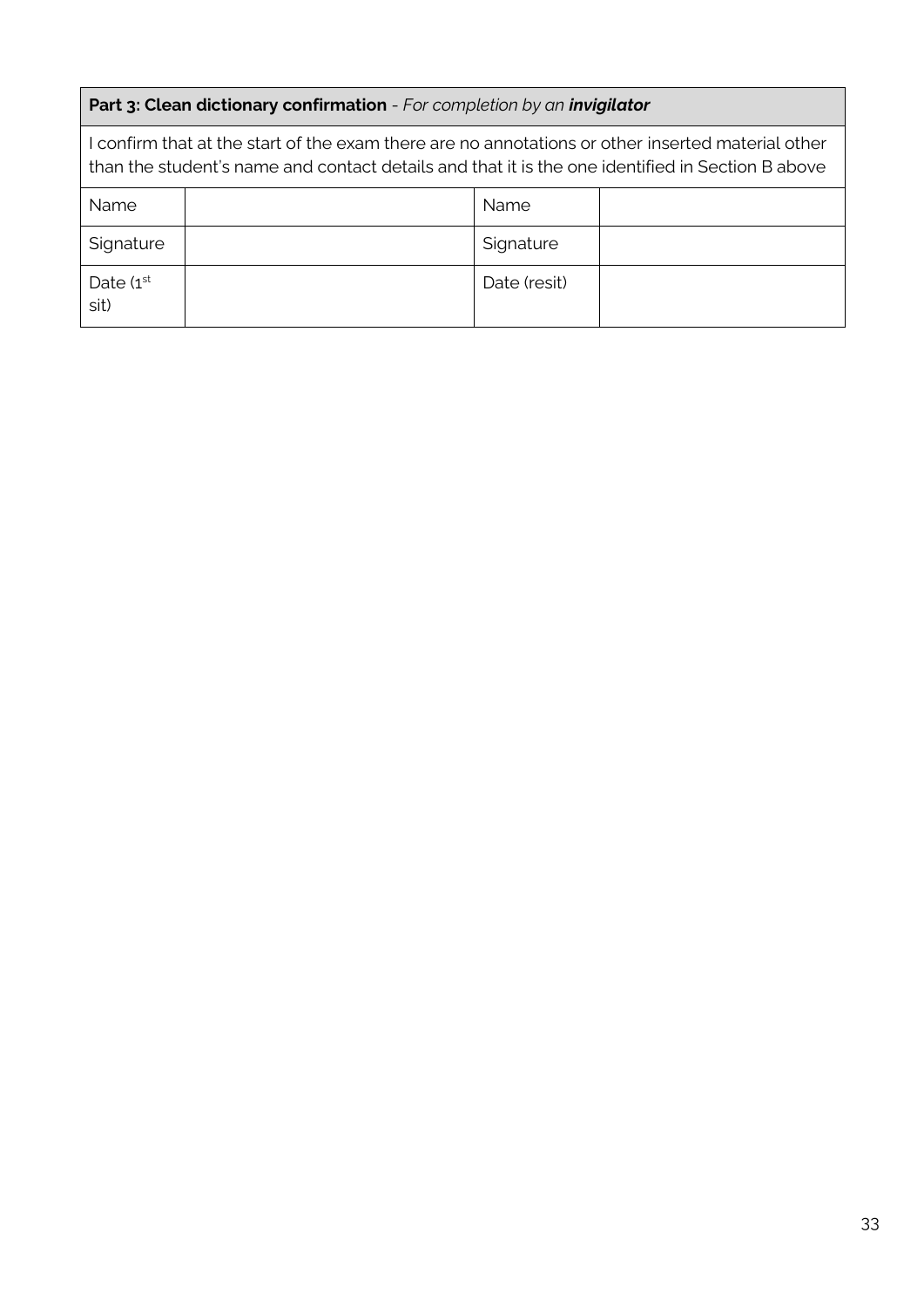## **Appendix C Locally Organised Exams Checklist LOCALLY ORGANISED EXAM CHECKLIST**

*Please note that Registry only organise exams during the designated exam periods (3-weeks in May, July re-sit week plus PSRB exams only at end of S1 in January). Any exams needed outside of these designated periods, or exams with a non-standard element (eg. practicals, online or computer-based exams), must be run as 'locally organised' exams and managed by the departments. The following can be used as an aidememoire to assist departments with making all the necessary arrangements for on campus locally organised exams:*

## **At least a couple of months in advance of the exam you should:**

- $\Box$  Book rooms for both main venue and any students with exam support requirements (you will need to liaise with the Timetabling Team - their deadline for room requests for the following academic year is usually mid-May).
- $\Box$  Liaise with porters regarding room set up required if necessary eg. exam desks
- $\Box$  Order answer booklets as required (Registry can supply upon request please give several months' notice as these need to be ordered in)
- $\Box$  Arrange IT accounts in advance via Servicedesk if required for any students using a PC (this can be done via the Intranet self-service link) - we would recommend that USB sticks are used to save the students scripts at the end of the exam
- $\Box$  Refer to students learning agreements for details of any specific support arrangements needed eg. PC/assistive technology software/Reader/Scribe – this can be checked via the learning agreement search in My Record. Please note you will need to keep checking this for any changes/updates.

## **At least one month in advance of the exam you should:**

- $\Box$  Keep an eye on any new/revised Learning Agreements which are circulated throughout the Semester and amend local exam arrangements accordingly (NB – we recommend giving students a deadline of 2 weeks before the exam by which they must have signed their learning agreement, otherwise it will be too late for their arrangements to be made except in emergency cases)
- $\Box$  Recruit Invigilators and any readers/scribes (Registry can supply a list of recommendations upon request, but we would recommend you give the invigilators at least a few weeks' notice) – please note you will need to arrange a contract for them with Payroll/HR, as they cannot be paid against the Registry contract if they are doing Faculty work. We would recommend appointing 1 'lead' invigilator per room to read the instructions out/complete any paperwork required.
- $\Box$  Discuss with the Tutor if there are any requirements specific to this exam (eg. particular textbooks being brought in by students) that Invigilators need to be made aware of
- $\Box$  Make up stationery boxes to go in the rooms (spare script paper, pens, pencils, clocks, treasury tags, water, tissues, quiet please signs etc) – Registry can supply some stationery if several weeks advance notice is given
- $\Box$  Print exam papers as well as any adapted papers as per students' learning agreements (eg. enlarged font, coloured paper etc)